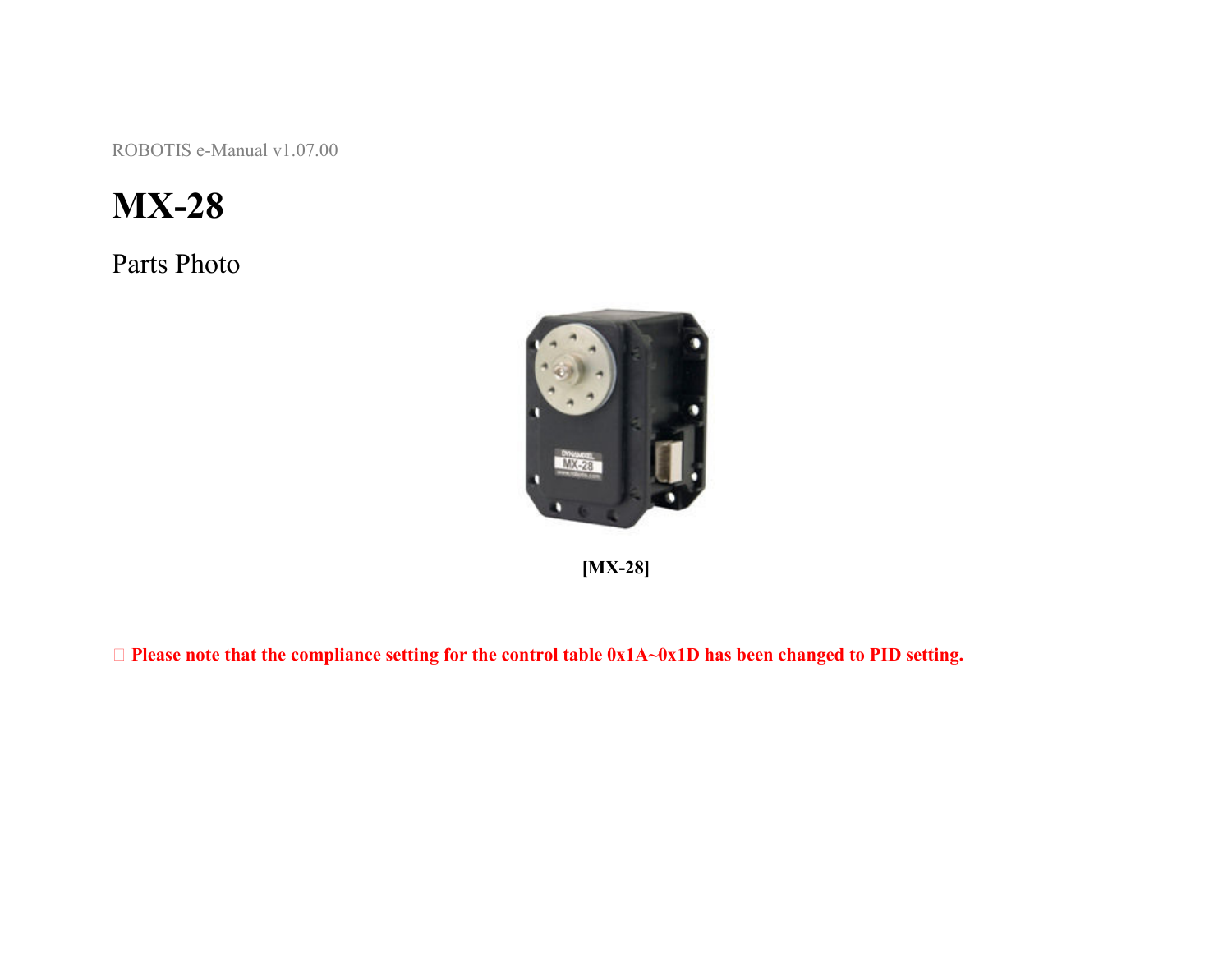# **H/W Specification**

- $\bullet$ MCU : ST CORTEX-M3 ( ST32F103C8 @ 72MHZ,32BIT)
- •POSITION SENSOR : MAGNETIC POTENTIO METOR (12BIT,360 DEGREE)
- •BAUD RATE :  $8000$  bps  $\sim$  3 Mbps
- •CONTROL ALGRITHM : PID CONTROL
- •Resolution : 0.088°
- •Running Degree
- • $0^\circ \sim 360^\circ$
- •Endless Turn
- •Weight : 72g
- •Dimension : 35.6mm x 50.6mm x 35.5mm
- $\bullet$ Gear Reduction Ratio : 193 : 1
- •Stall Torque : 24kgf.cm (at 12V, 1.5A)
- •No load speed : 54rpm (at 12V)
- •Running Temperature :  $-5A \sim +80A$
- •Voltage :  $9 \sim 16.8V$  (Recommended Voltage 12V)
- $\bullet$ Command Signal : Digital Packet
- •Protocol Type : Half duplex Asynchronous Serial Communication (8bit,1stop, No Parity)
- •Link (Physical) : TTL Level Multi Drop (daisy chain type Connector)
- •ID : 254 ID  $(0 \sim 253)$
- •Feedback : Position, Temperature, Load, Input Voltage, etc.
- •Material : Full Metal Gear, Engineering Plastic Body
- •Standby current : 100 mA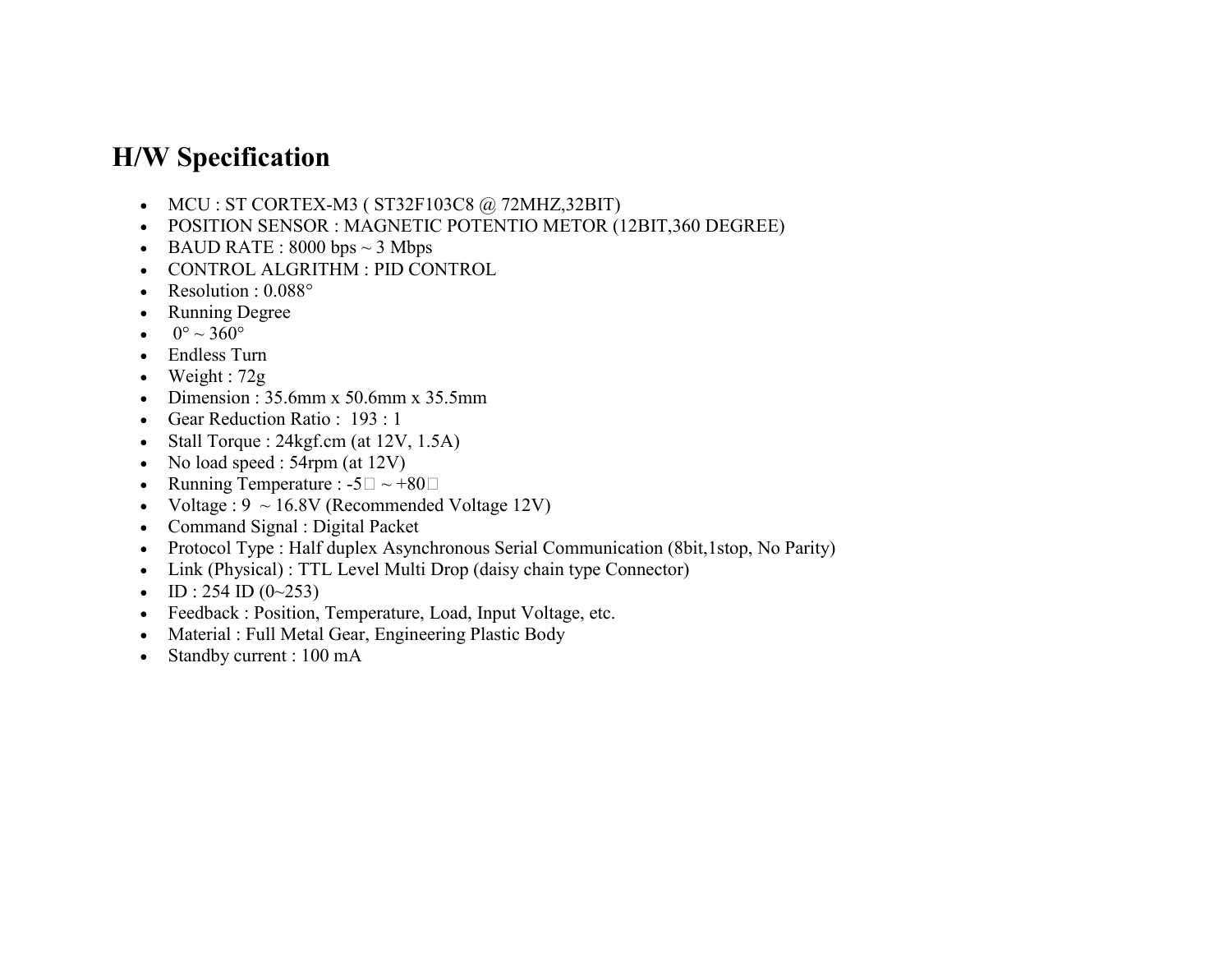# **Control Table**

Control Table consists of data regarding the current status and operation, which exists inside of Dynamixel. The user can control Dynamixel by changing data of Control Table via Instruction Packet.

#### **EEPROM and RAM**

Data in RAM area is reset to the initial value whenever the power is turned on while data in EEPROM area is kept once the value is set even if the power is turned off.

#### **Address**

It represents the location of data. To read from or write data to Control Table, the user should assign the correct address in the Instruction Packet.

#### **Access**

Dynamixel has two kinds of data: Read-only data, which is mainly used for sensing, and Read-and-Write data, which is used for driving.

#### **Initial Value**

In case of data in the EEPROM Area, the initial values on the right side of the below Control Table are the factory default settings. In case of data in the RAM Area, the initial values on the right side of the above Control Tables are the ones when the power is turned on.

#### **Highest/Lowest Byte**

In the Control table, some data share the same name, but they are attached with (L) or (H) at the end of each name to distinguish the address. This data requires 16bit, but it is divided into 8bit each for the addresses (low) and (high). These two addresses should be written with one Instruction Packet at the same time.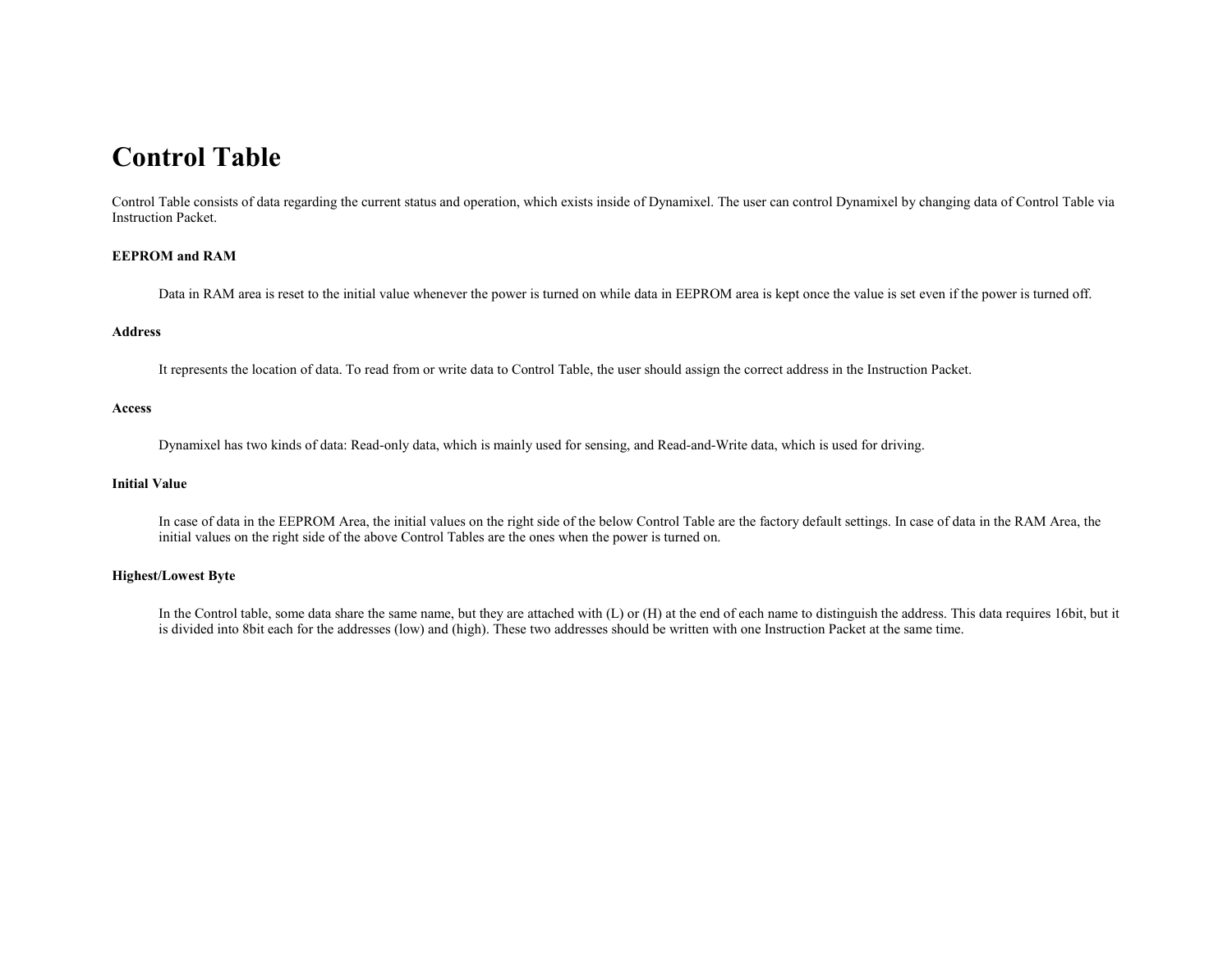| Area         | <b>Address</b><br>(Hexadecimal) | <b>Name</b>                             | <b>Description</b>                              | <b>Access</b> | <b>Initial Value</b><br>(Hexadecimal) |
|--------------|---------------------------------|-----------------------------------------|-------------------------------------------------|---------------|---------------------------------------|
| E            | 0(0X00)                         | Model Number(L)                         | Lowest byte of model number                     | $\mathbf R$   | 29 (0X1D)                             |
| E            | 1(0X01)                         | <b>Model Number(H)</b>                  | Highest byte of model number                    | $\mathbb{R}$  | 0(0X00)                               |
| $\mathbf{P}$ | 2(0X02)                         | <b>Version of Firmware</b>              | Information on the version of<br>firmware       | $\mathbf R$   |                                       |
| $\mathbf R$  | 3(0X03)                         | ID                                      | ID of Dynamixel                                 | <b>RW</b>     | 1(0X01)                               |
|              | 4(0X04)                         | <b>Baud Rate</b>                        | Baud Rate of Dynamixel                          | RW            | 34 (0X22)                             |
| O            | 5(0X05)                         | <b>Return Delay Time</b>                | Return Delay Time                               | <b>RW</b>     | 0(0X0)                                |
| M            | 6(0X06)                         | $CW$ Angle Limit(L)                     | Lowest byte of clockwise Angle<br>Limit         | <b>RW</b>     | 0(0X00)                               |
|              | 7(0X07)                         | <b>CW</b> Angle Limit(H)                | Highest byte of clockwise Angle<br>Limit        | <b>RW</b>     | 0(0X00)                               |
|              | 8 (0X08)                        | <b>CCW</b> Angle Limit(L)               | Lowest byte of counterclockwise<br>Angle Limit  | RW            | 255 (0XFF)                            |
|              | 9(0X09)                         | <b>CCW</b> Angle Limit(H)               | Highest byte of counterclockwise<br>Angle Limit | <b>RW</b>     | 15 (0X0F)                             |
|              | 11 (0X0B)                       | the Highest Limit<br><b>Temperature</b> | Internal Limit Temperature                      | <b>RW</b>     | 80 (0X50)                             |
|              | 12 (0X0C)                       | the Lowest Limit<br>Voltage             | Lowest Limit Voltage                            | <b>RW</b>     | 60 (0X3C)                             |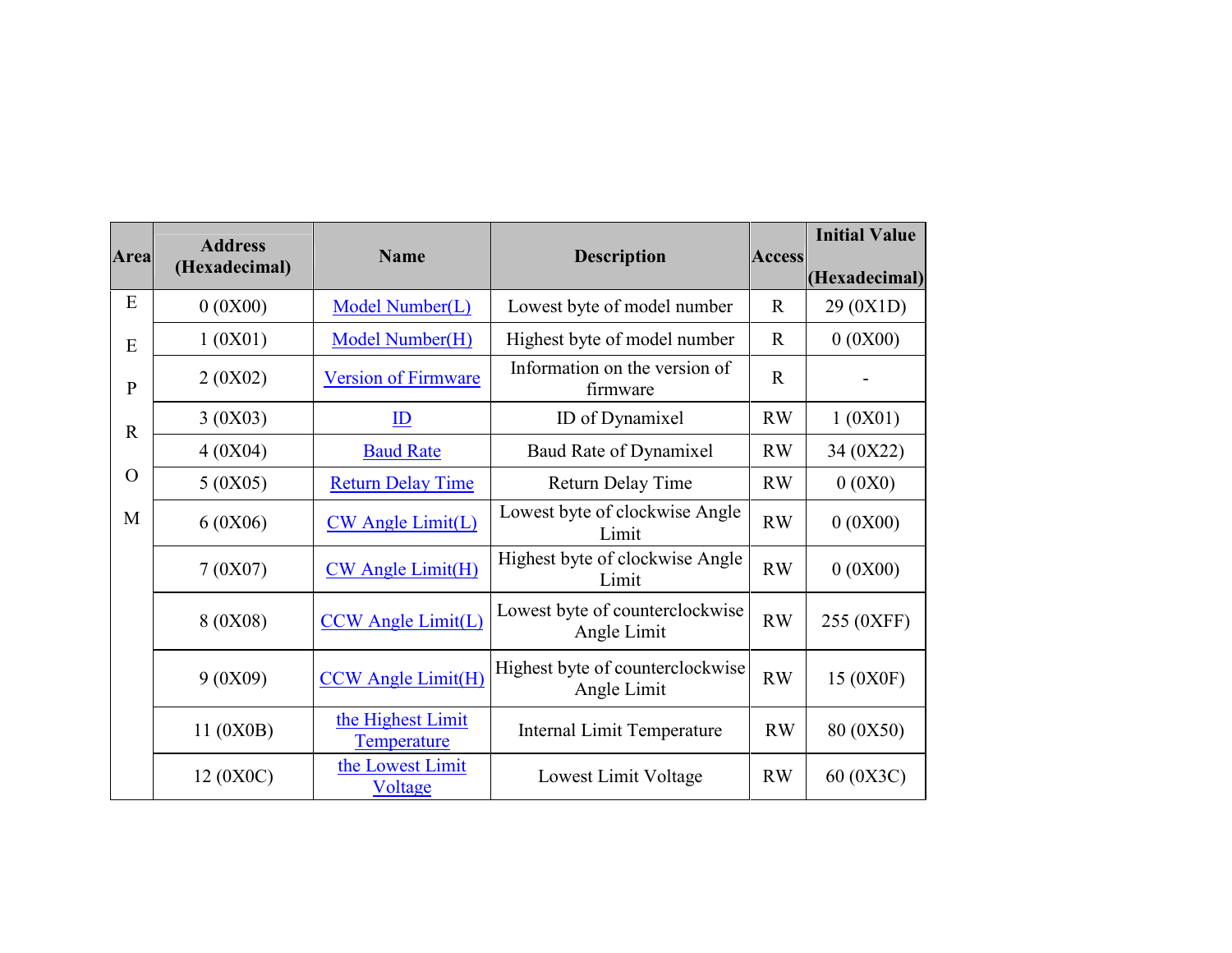|              | 13 (0X0D) | the Highest Limit<br>Voltage | <b>Highest Limit Voltage</b>     | <b>RW</b>   | 160 (0XA0)               |
|--------------|-----------|------------------------------|----------------------------------|-------------|--------------------------|
|              | 14 (0X0E) | Max Torque(L)                | Lowest byte of Max. Torque       | <b>RW</b>   | 255 (0XFF)               |
|              | 15 (0X0F) | Max Torque(H)                | Highest byte of Max. Torque      | <b>RW</b>   | 3(0X03)                  |
|              | 16(0X10)  | <b>Status Return Level</b>   | <b>Status Return Level</b>       | <b>RW</b>   | 2(0X02)                  |
|              | 17(0X11)  | <b>Alarm LED</b>             | LED for Alarm                    | <b>RW</b>   | 36 (0X24)                |
|              | 18 (0X12) | <b>Alarm Shutdown</b>        | Shutdown for Alarm               | <b>RW</b>   | 36 (0X24)                |
| $\mathbf R$  | 24 (0X18) | <b>Torque Enable</b>         | Torque On/Off                    | <b>RW</b>   | 0(0X00)                  |
| $\mathbf{A}$ | 25 (0X19) | <b>LED</b>                   | LED On/Off                       | <b>RW</b>   | 0(0X00)                  |
|              | 26 (0X1A) | P Gain                       | Proportional Gain                | <b>RW</b>   | 32 (0X20)                |
| M            | 27 (0X1B) | I Gain                       | Integral Gain                    | <b>RW</b>   | 0(0X00)                  |
|              | 28 (0X1C) | D Gain                       | Derivative Gain                  | <b>RW</b>   | 0(0X00)                  |
|              |           |                              |                                  |             |                          |
|              | 30 (0X1E) | Goal Position(L)             | Lowest byte of Goal Position     | <b>RW</b>   |                          |
|              | 31 (0X1F) | <b>Goal Position(H)</b>      | Highest byte of Goal Position    | <b>RW</b>   |                          |
|              | 32 (0X20) | <b>Moving Speed(L)</b>       | Lowest byte of Moving Speed      | <b>RW</b>   |                          |
|              | 33 (0X21) | <b>Moving Speed(H)</b>       | Highest byte of Moving Speed     | <b>RW</b>   | $\overline{\phantom{0}}$ |
|              | 34 (0X22) | Torque Limit(L)              | Lowest byte of Torque Limit      | <b>RW</b>   | ADD14                    |
|              | 35 (0X23) | Torque Limit(H)              | Highest byte of Torque Limit     | <b>RW</b>   | ADD15                    |
|              | 36 (0X24) | <b>Present Position(L)</b>   | Lowest byte of Current Position  | $\mathbf R$ |                          |
|              | 37 (0X25) | <b>Present Position(H)</b>   | Highest byte of Current Position | $\mathbf R$ |                          |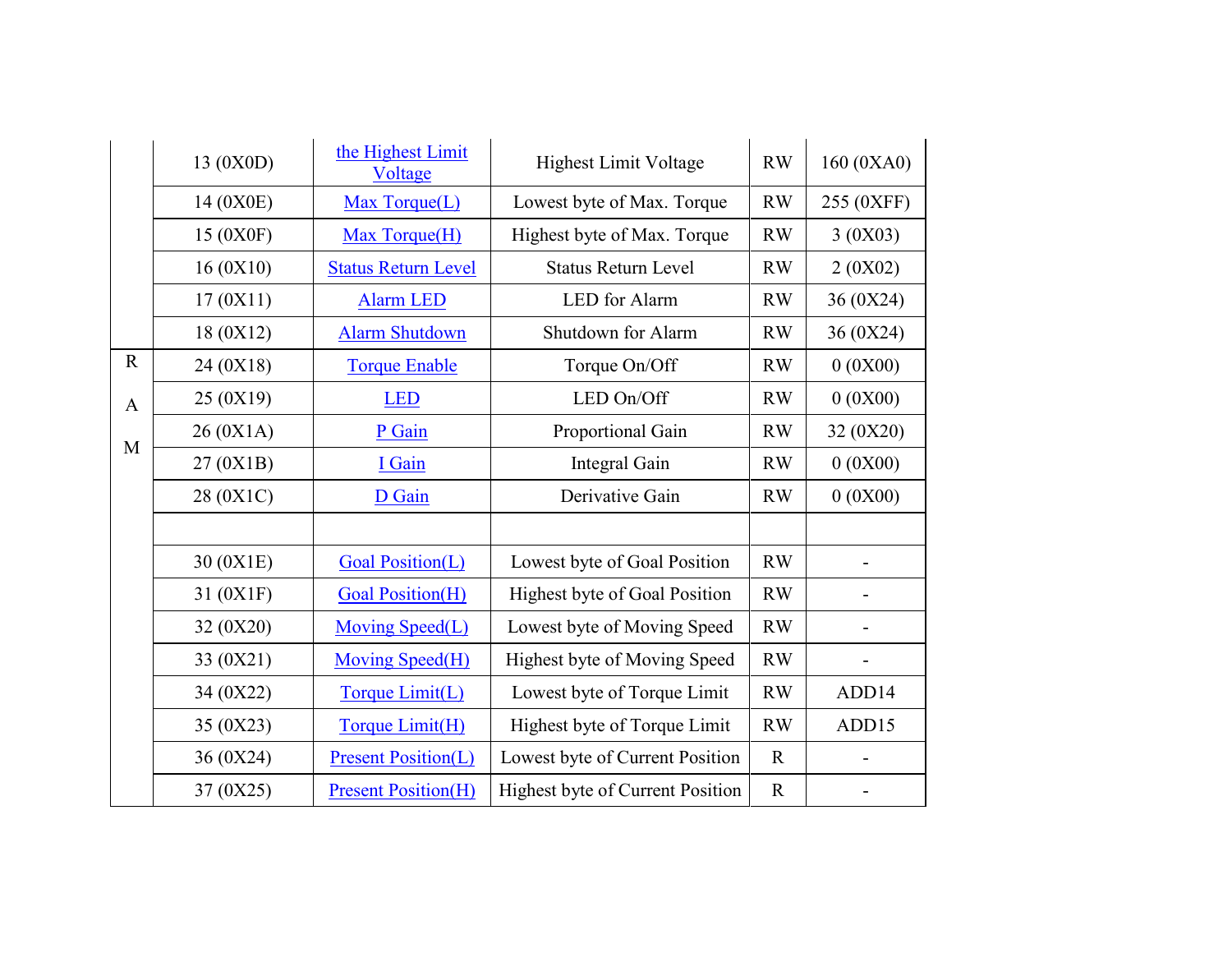| 38 (0X26) | <b>Present Speed(L)</b>    | Lowest byte of Current Speed       |             |           |
|-----------|----------------------------|------------------------------------|-------------|-----------|
| 39 (0X27) | <b>Present Speed(H)</b>    | Highest byte of Current Speed      | $\mathbf R$ |           |
| 40 (0X28) | <b>Present Load(L)</b>     | Lowest byte of Current Load        | R           |           |
| 41 (0X29) | <b>Present Load(H)</b>     | Highest byte of Current Load       | $\mathbf R$ |           |
| 42 (0X2A) | <b>Present Voltage</b>     | <b>Current Voltage</b>             |             |           |
| 43 (0X2B) | <b>Present Temperature</b> | <b>Current Temperature</b>         |             |           |
| 44 (0X2C) | Registered                 | Means if Instruction is registered |             | 0(0X00)   |
| 46 (0X2E) | <b>Moving</b>              | Means if there is any movement     | $\mathbf R$ | 0(0X00)   |
| 47 (0X2F) | Lock                       | Locking EEPROM                     | <b>RW</b>   | 0(0X00)   |
| 48 (0X30) | Punch(L)                   | Lowest byte of Punch               | <b>RW</b>   | 32 (0X20) |
| 49 (0X31) | Punch(H)                   | Highest byte of Punch              | <b>RW</b>   | 0(0X00)   |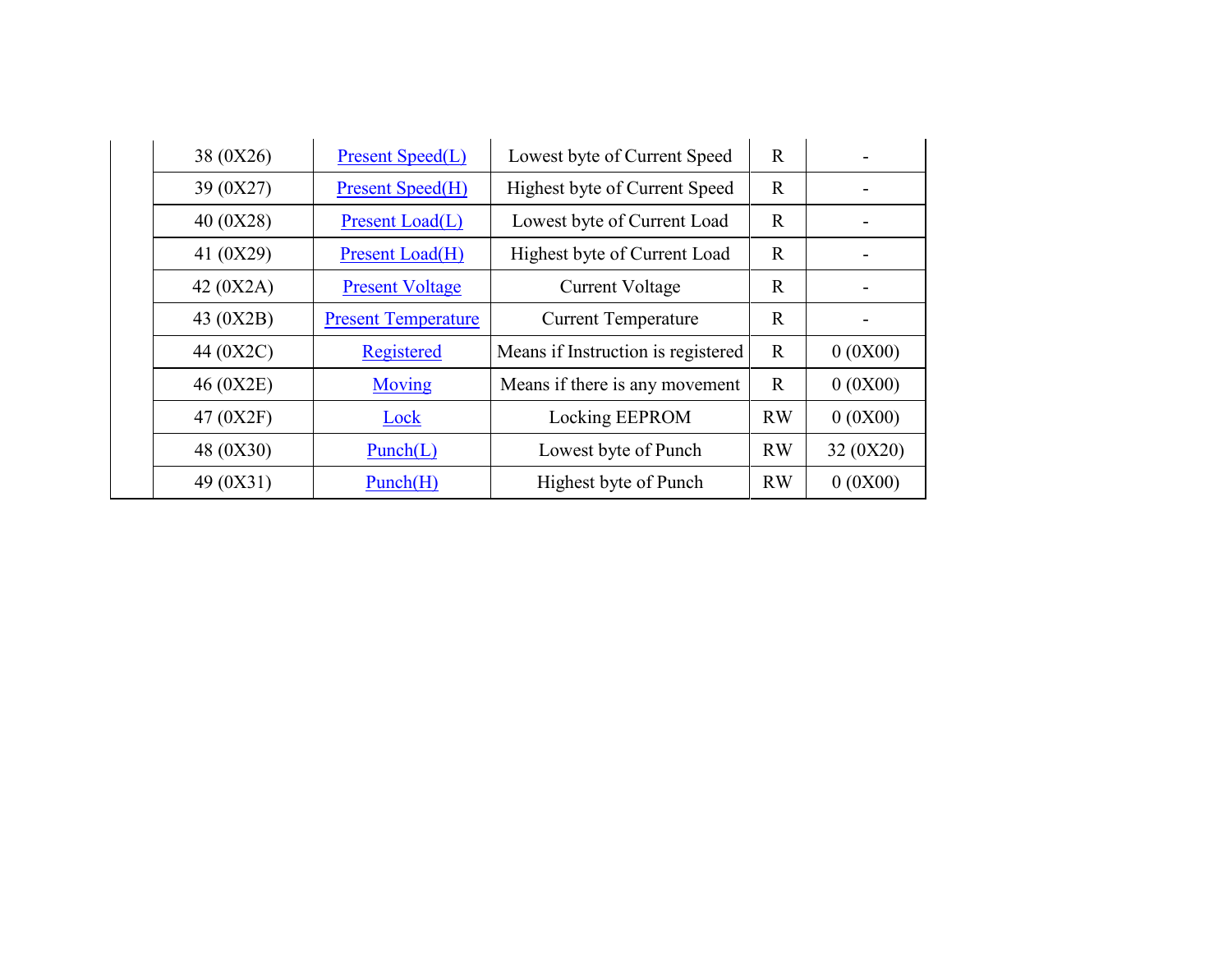# **Address Function Help**

# **EEPROM Area**

### **Model Number**

It represents the Model Number.

## **Firmware Version**

It represents the firmware version.

### **ID**

It is a unique number to identify Dynamixel.

The range from 0 to 253 (0xFD) can be used, and, especially, 254(0xFE) is used as the Broadcast ID. If the Broadcast ID is used to transmit Instruction Packet, we can command to all Dynamixels.

Please be careful not to duplicate the ID of connected Dynamixel.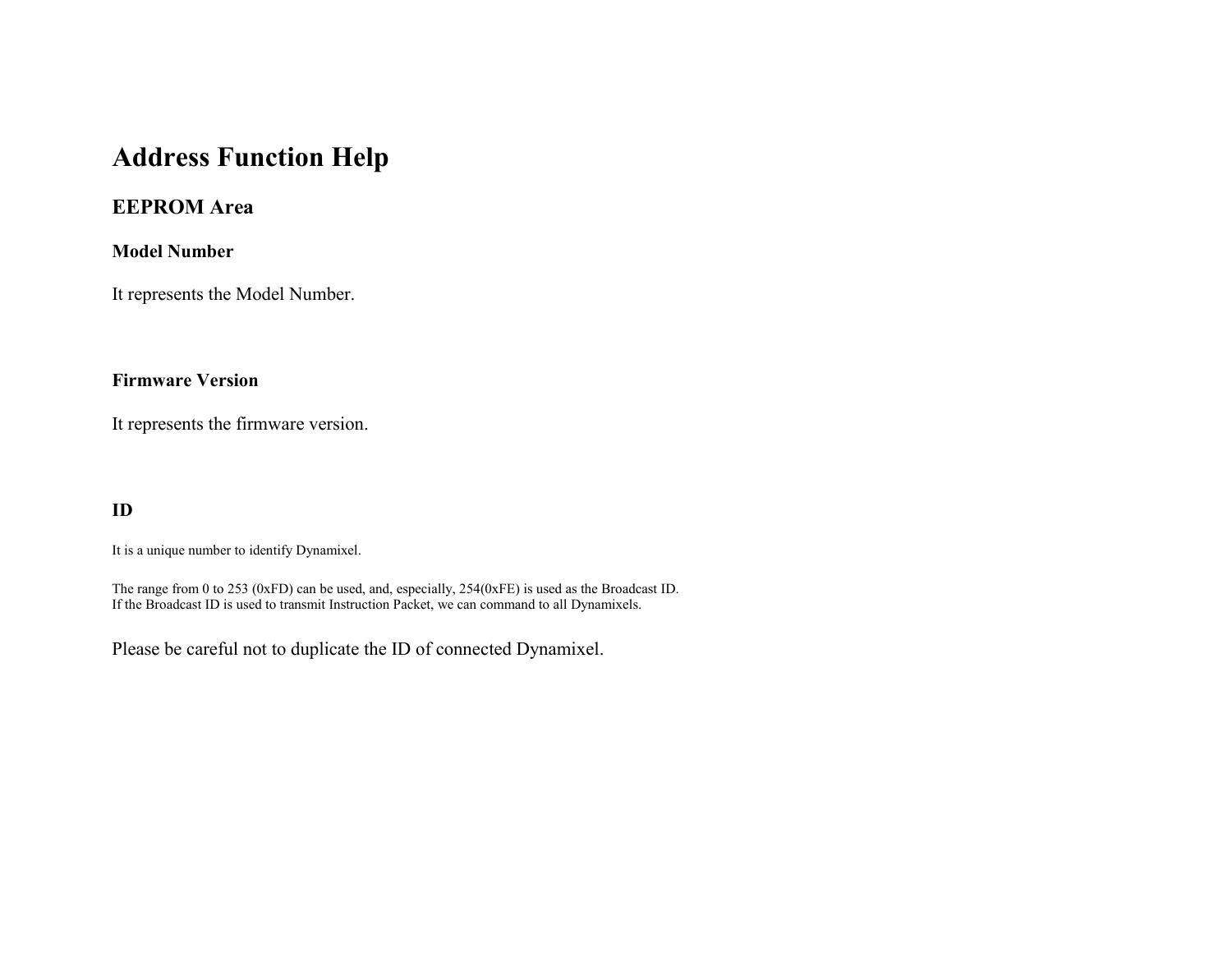### **Baud Rate**

It is the baud rate to communicate with controller. It is available in between 0~254(0XFE).

If the data value is in between 0~249 :

## **Baudrate(BPS) = 2000000 / (Data + 1)**

| <b>Data</b>    | <b>Set BPS</b> | <b>Target BPS</b> | <b>Tolerance</b> |
|----------------|----------------|-------------------|------------------|
| 1              | 1000000.0      | 1000000.0         | $0.000\%$        |
| 3              | 500000.0       | 500000.0          | $0.000\%$        |
| $\overline{4}$ | 400000.0       | 400000.0          | $0.000\%$        |
| 7              | 250000.0       | 250000.0          | $0.000\%$        |
| 9              | 200000.0       | 200000.0          | $0.000\%$        |
| 16             | 117647.1       | 115200.0          | $-2.124%$        |
| 34             | 57142.9        | 57600.0           | 0.794%           |
| 103            | 19230.8        | 19200.0           | $-0.160%$        |
| 207            | 9615.4         | 9600.0            | $-0.160%$        |

If the date value is over the 250 :

| Data | <b>Set BPS</b> | <b>Target BPS</b> | <b>Tolerance</b> |
|------|----------------|-------------------|------------------|
| 250  | 2250000.0      | 2250000 0         | $0.000\%$        |
| 251  | 2500000.0      | 2500000 0         | $0.000\%$        |
| 252  | 3000000 0      | 3000000 0         | $0.000\%$        |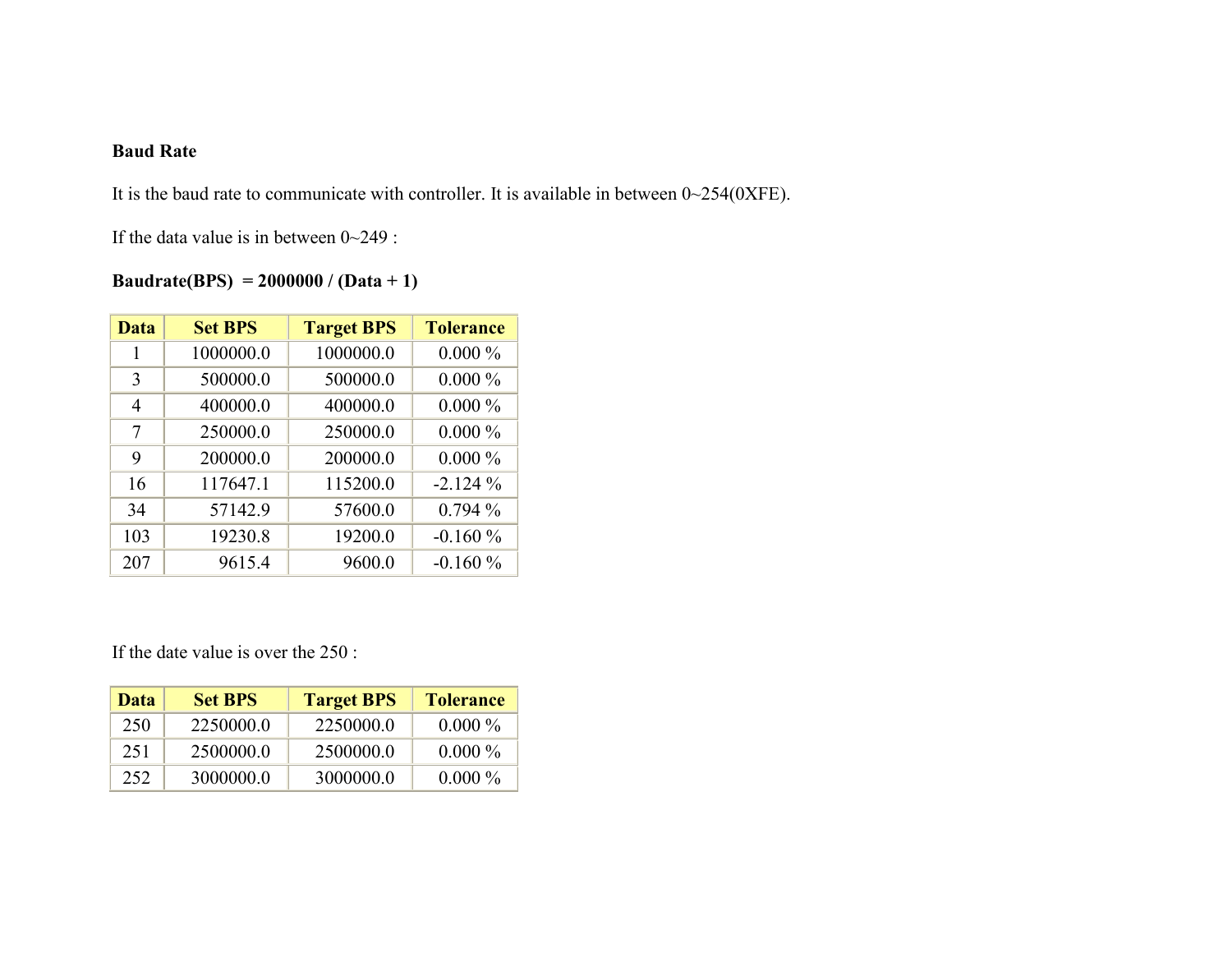Note : Maximum Baud Rate error of 3% is within the tolerance of UART communication.

### **Return Delay Time**

It is the delay time per data value that takes from the transmission of Instruction Packet until the return of Status Packet.

0 to 254 (0xFE) can be used, and the delay time per data value is 2 usec.

That is to say, if the data value is 10, 20 usec is delayed. The initial value is 250 (0xFA) (i.e., 0.5 msec).

### **CW/CCW Angle Limit**

The angle limit allows the motion to be restrained. The range and the unit of the value is the same as Goal Position(Address 30, 31).

- CW Angle Limit: the minimum value of Goal Position(Address 30, 31)
- CCW Angle Limit: the maximum value of Goal Position(Address 30, 31)

The following two modes can be set pursuant to the value of CW and CCW.

| <b>Operation Type</b> | CW/CCW                            |
|-----------------------|-----------------------------------|
| Wheel Mode            | the value of the both are 0       |
| Joint Mode            | the value of the both are not $0$ |

The wheel mode can be used to wheel-type operation robots since motors of the robots spin infinitely.

The joint mode can be used to multi-joints robot since the robots can be controlled with specific angles.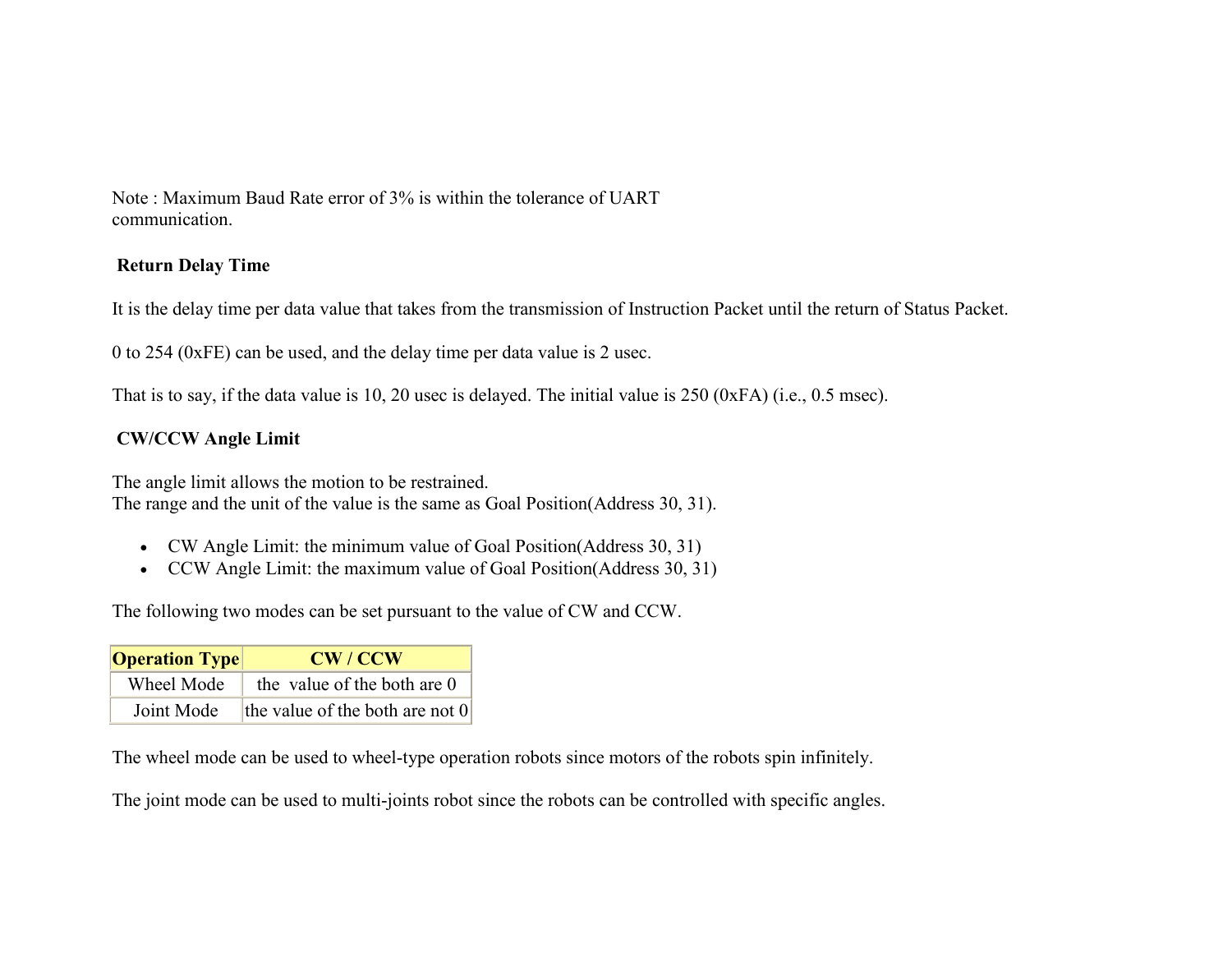#### **The Highest Limit Temperature**

It is the highest limit of operating temperature.

The range for use is 10 to 99 ( $0x10~\text{Ox}63$ ). The unit is Celsius.

For example, if the value is 80, it is 80A.

If the internal temperature of Dynamixel exceeds this range, Over Heating Error Bit (Bit2) of Status Packet is returned as '1' and Alarm is triggered as set in the addresses 17 and 18.

Caution : Do not set the temperature lower/higher than the default value.

When the temperature alarm shutdown occurs, wait 20 minutes to cool the temperature before re-use.

Using the product when the temperature is high may and can cause damage.

#### **The Lowest (Highest) Limit Voltage**

It is the operation range of voltage.

50 to 250 (0x32 ~ 0x96) can be used. The unit is 0.1V.

For example, if the value is 80, it is 8V.

If Present Voltage (Address42) is out of the range, Voltage Range Error Bit (Bit0) of Status Packet is returned as '1' and Alarm is triggered as set in the addresses 17 and 18.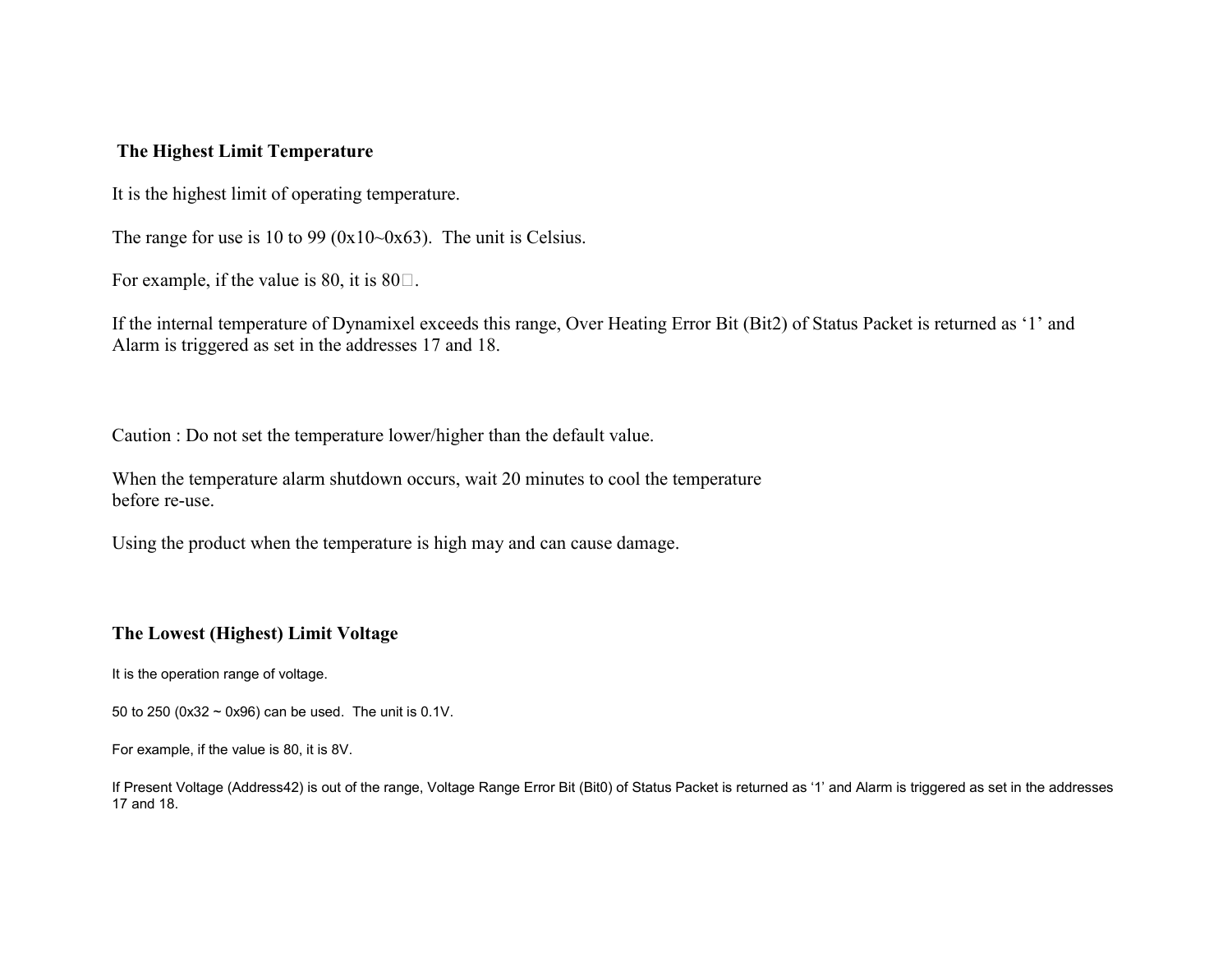### **Max Torque**

It is the torque value of maximum output. 0 to 1023 (0x3FF) can be used, and the unit is about 0.1%.

For example, Data 1023 (0x3FF) means that Dynamixel will use 100% of the maximum torque it can produce while Data 512 (0x200) means that Dynamixel will use 50% of the maximum torque. When the power is turned on, Torque Limit (Addresses 34 and 35) uses the value as the initial value.

### **Status Return Level**

It decides how to return Status Packet. There are three ways like the below table.

| <b>Value</b> | <b>Return of Status Packet</b>                       |  |  |  |  |  |
|--------------|------------------------------------------------------|--|--|--|--|--|
|              | No return against all commands (Except PING Command) |  |  |  |  |  |
|              | Return only for the READ command                     |  |  |  |  |  |
|              | Return for all commands                              |  |  |  |  |  |

When Instruction Packet is Broadcast ID, Status Packet is not returned regardless of Status Return Level.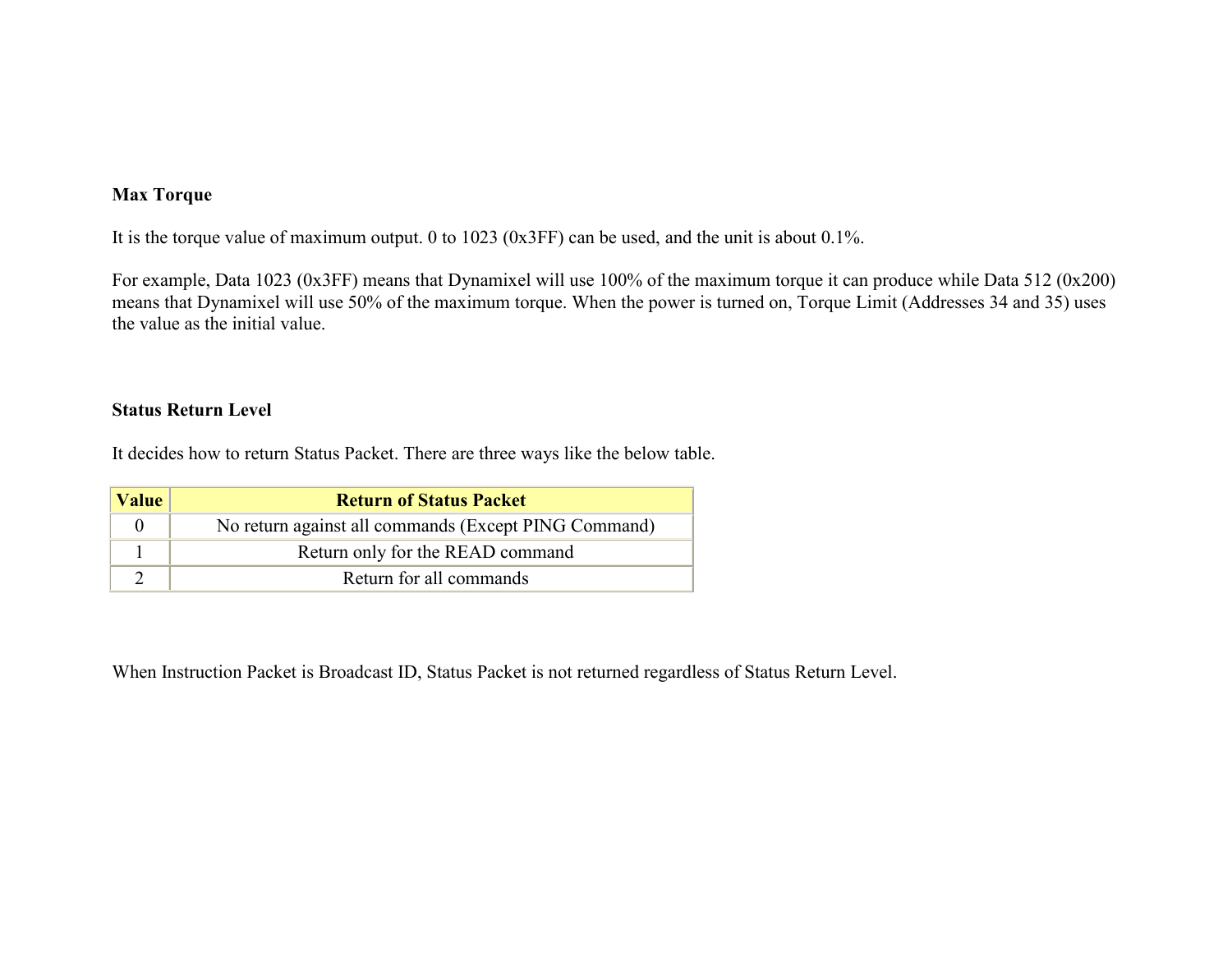# **Alarm LED**

## **Alarm Shutdown**

Dynamixel can protect itself by detecting errors occur during the operation.

The errors can be set are as the table below.

| <b>Bit</b>            | <b>Name</b>              | <b>Contents</b>                                                                                        |
|-----------------------|--------------------------|--------------------------------------------------------------------------------------------------------|
| Bit                   | 0                        |                                                                                                        |
| <b>Bit</b><br>6       | <b>Instruction Error</b> | When undefined Instruction is transmitted or the Action command is delivered<br>without                |
|                       |                          | the reg write command                                                                                  |
| Bit<br>5              | Overload Error           | When the current load cannot be controlled with the set maximum torque                                 |
| Bit<br>$\overline{4}$ | CheckSum Error           | When the Checksum of the transmitted Instruction Packet is invalid                                     |
| Bit<br>3              | Range Error              | When the command is given beyond the range of usage                                                    |
| Bit<br>$\overline{2}$ | <b>OverHeating Error</b> | When the internal temperature is out of the range of operating temperature set in<br>the Control Table |
| Bit                   | Angle Limit Error        | When Goal Position is written with the value that is not between CW Angle<br>Limit and CCW             |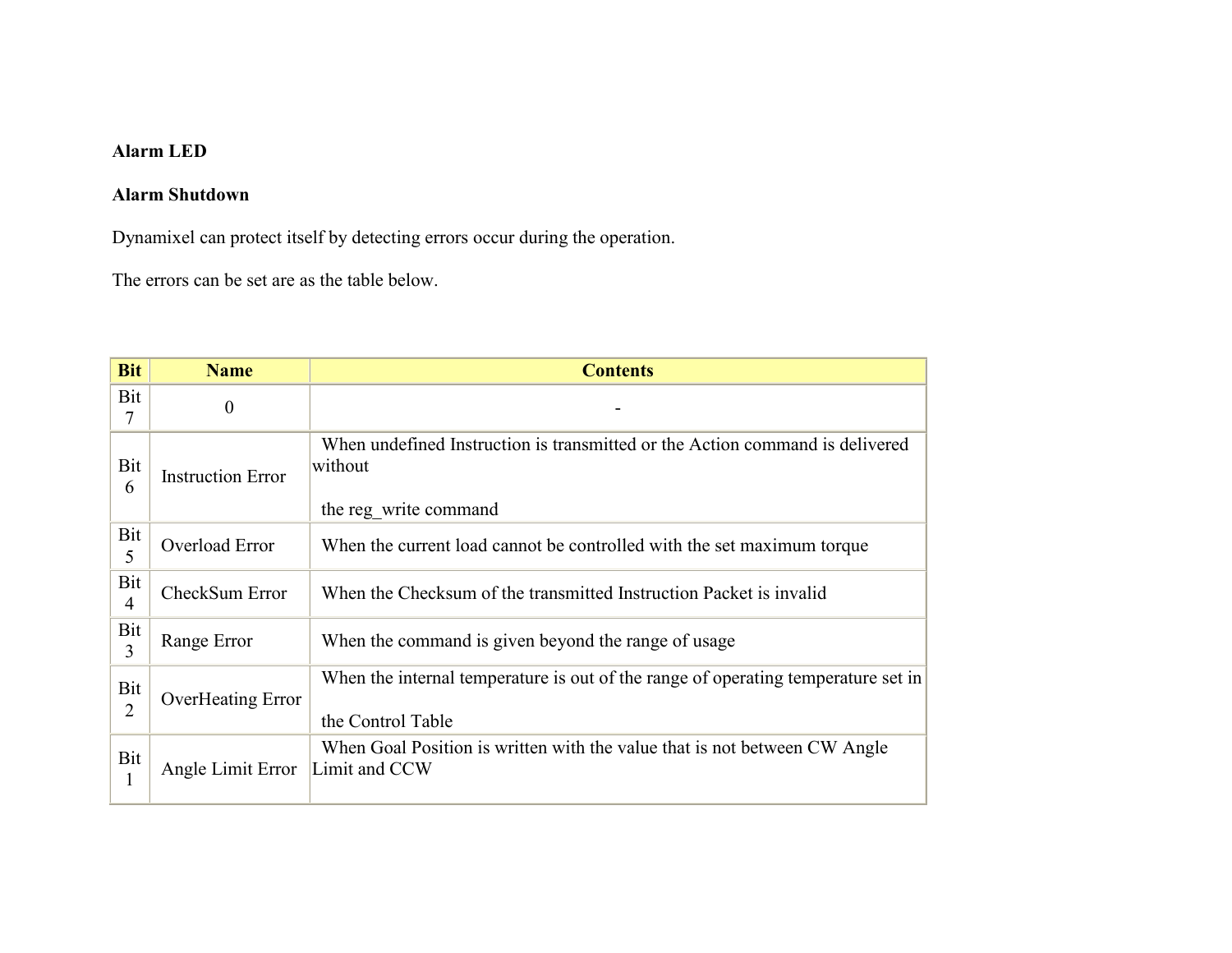|            |                        | Angle Limit                                                                                   |
|------------|------------------------|-----------------------------------------------------------------------------------------------|
| $Bit \mid$ | Input Voltage<br>Error | When the applied voltage is out of the range of operating voltage set in the<br>Control Table |

It is possible to make duplicate set since the function of each bit is run by the logic of 'OR'. That is, if 0X05 (binary 00000101) is set, both Input Voltage Error and Overheating Error can be detected.

If errors occur, in case of Alarm LED, the LED blinks; in case of Alarm Shutdown, the motor output becomes 0 % by making the value of Torque Limit(Address 34, 35) as 0.

# RAM Area

## **Torque Enable**

| <b>Value</b> | <b>Meaning</b>                                                      |  |  |  |  |  |
|--------------|---------------------------------------------------------------------|--|--|--|--|--|
| 0            | Keeps Torque from generating by interrupting the power<br>of motor. |  |  |  |  |  |
|              | Generates Torque by impressing the power to the motor.              |  |  |  |  |  |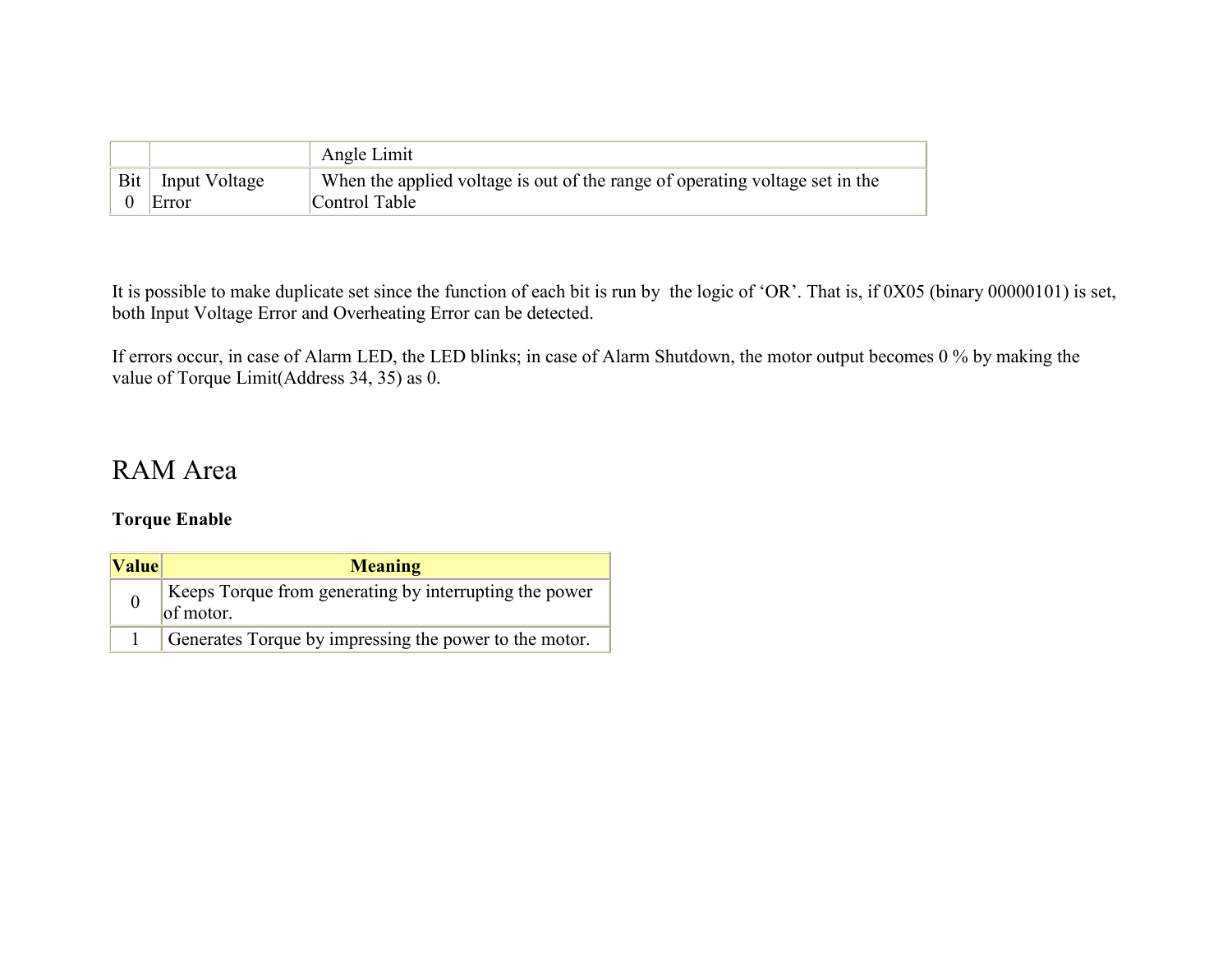# **LED**

| <b>Value</b> | <b>Meaning</b>    |
|--------------|-------------------|
|              | Turn OFF the LED. |
|              | Turn ON the LED.  |

#### **PID Gain**

MX series will use the PID controller as a main control method.

P gain refers to the value of proportional band.

I gain refers to the value of integral action.

D Gain refers to the value of derivative action.

Gains values are in between 0~254.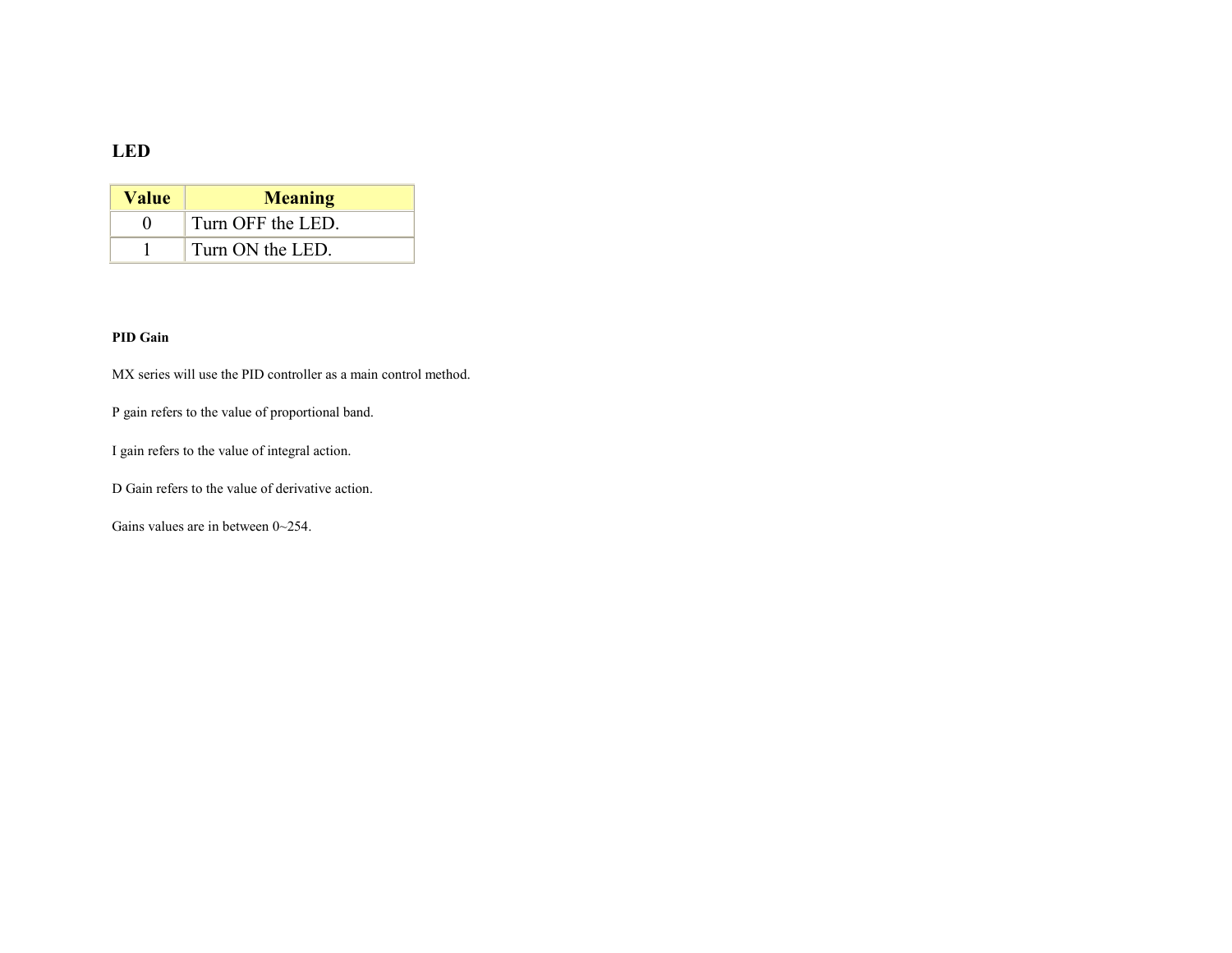

$$
K_{\rm p} = P \text{ Gain} / 8
$$
  
\n
$$
K_{\rm i} = I \text{ Gain} + 1000 / 2048
$$
  
\n
$$
K_{\rm d} = D \text{ Gain} + 4 / 1000
$$

**Punch**

Currently this value is not used.

**Goal Position** 

It is a position value of destination.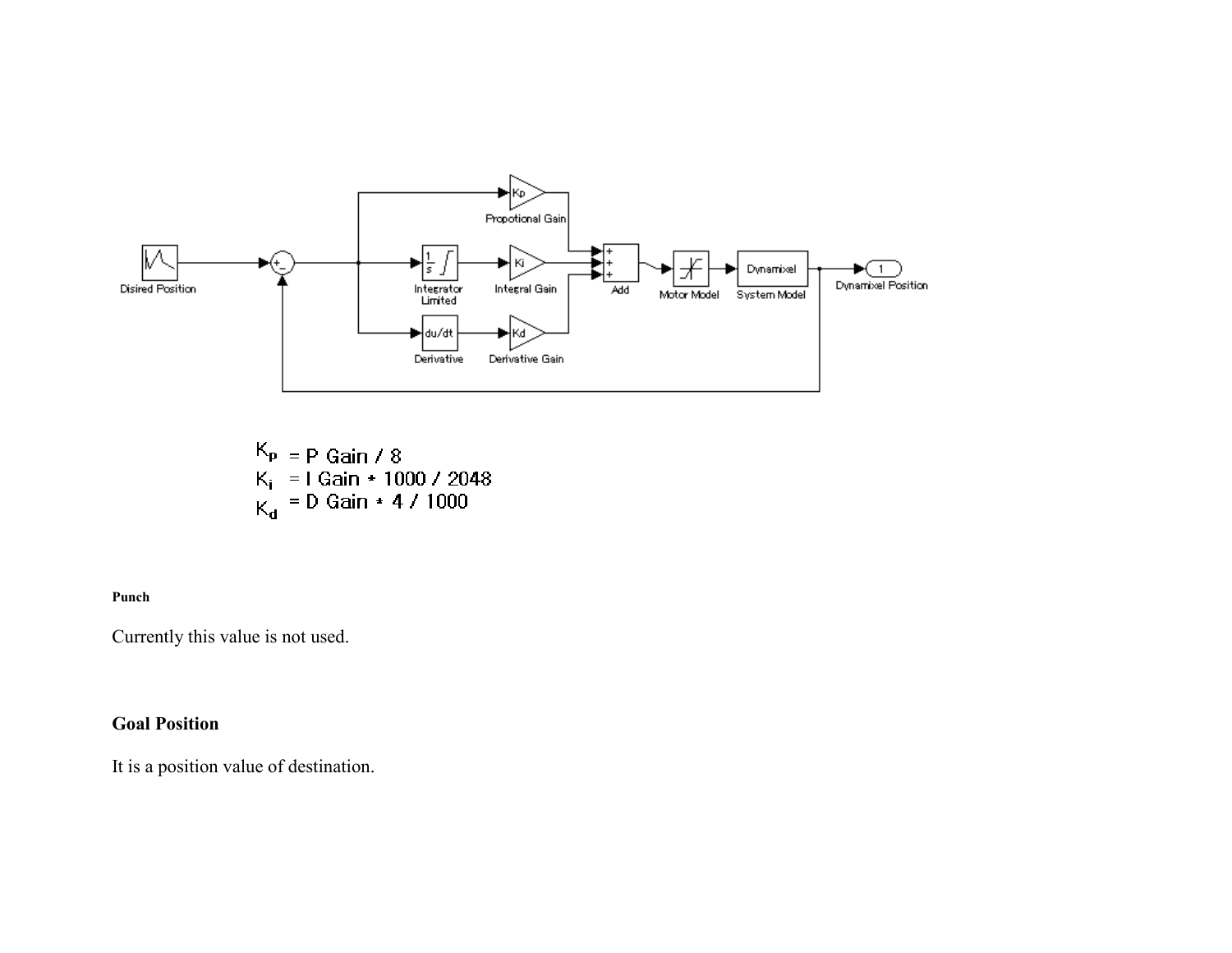0 to 7095 (0xFFF) is available. The unit is 0.088 degree.

If Goal Position is out of the range, Angle Limit Error Bit (Bit1) of Status Packet is returned as '1' and Alarm is triggered as set in Alarm LED/Shutdown.



# **Moving Speed**

It is a moving speed to Goal Position. 0~1023 (0X3FF) can be used, and the unit is about 0.053rpm. If it is set to 0, it means the maximum rpm of the motor is used without controlling the speed. If it is 1023, it is about 54rpm. For example, if it is set to 300, it is about 15.82 rpm.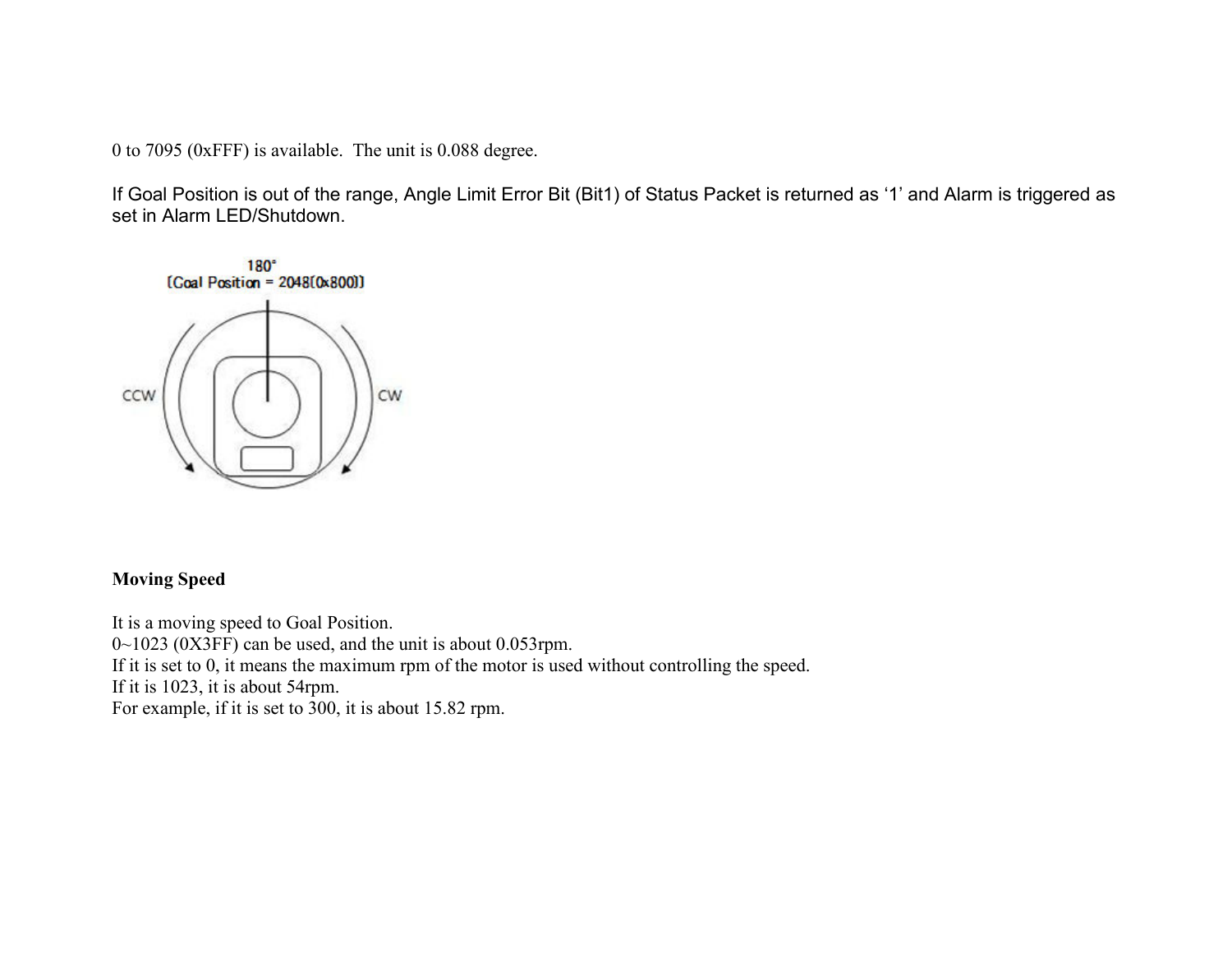Notes: Please check the maximum rpm of relevant model. Even if the motor is set to more than maximum rpm, it cannot generate the torque more than the maximum rpm.

### **Torque Limit**

It is the value of the maximum torque limit.

0 to 1023 (0x3FF) is available, and the unit is about 0.1%.

For example, if the value is 512, it is about 50%; that means only 50% of the maximum torque will be used.If the power is turned on, the value of Max Torque (Address 14, 15) is used as the initial value.

Notes: If the function of Alarm Shutdown is triggered, the motor loses its torque because the value becomes 0. At this moment, if the value is changed to the value other than 0, the motor can be used again.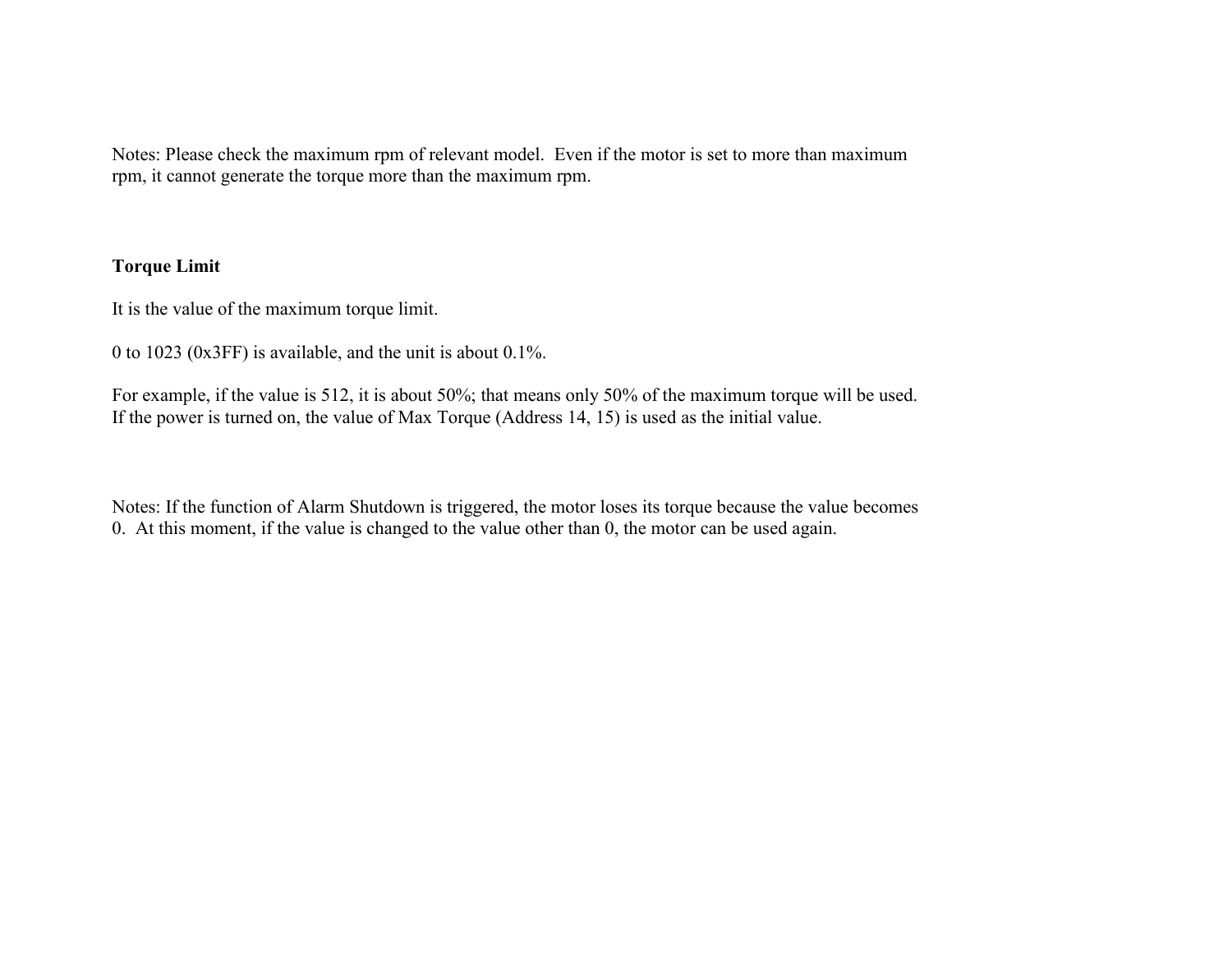## **Present Position**

It is the current position value of Dynamixel.

The range of the value is 0~4095 (0xFFF), and the unit is 0.088 degree.



## **Present Speed**

Is the current moving speed.

0~2047 (0x000~0X7FF) can be used.

If a value is in the rage of 0~1023 then the motor rotates to the CCW direction.

If a value is in the rage of 1024~2047 then the motor rotates to the CW direction.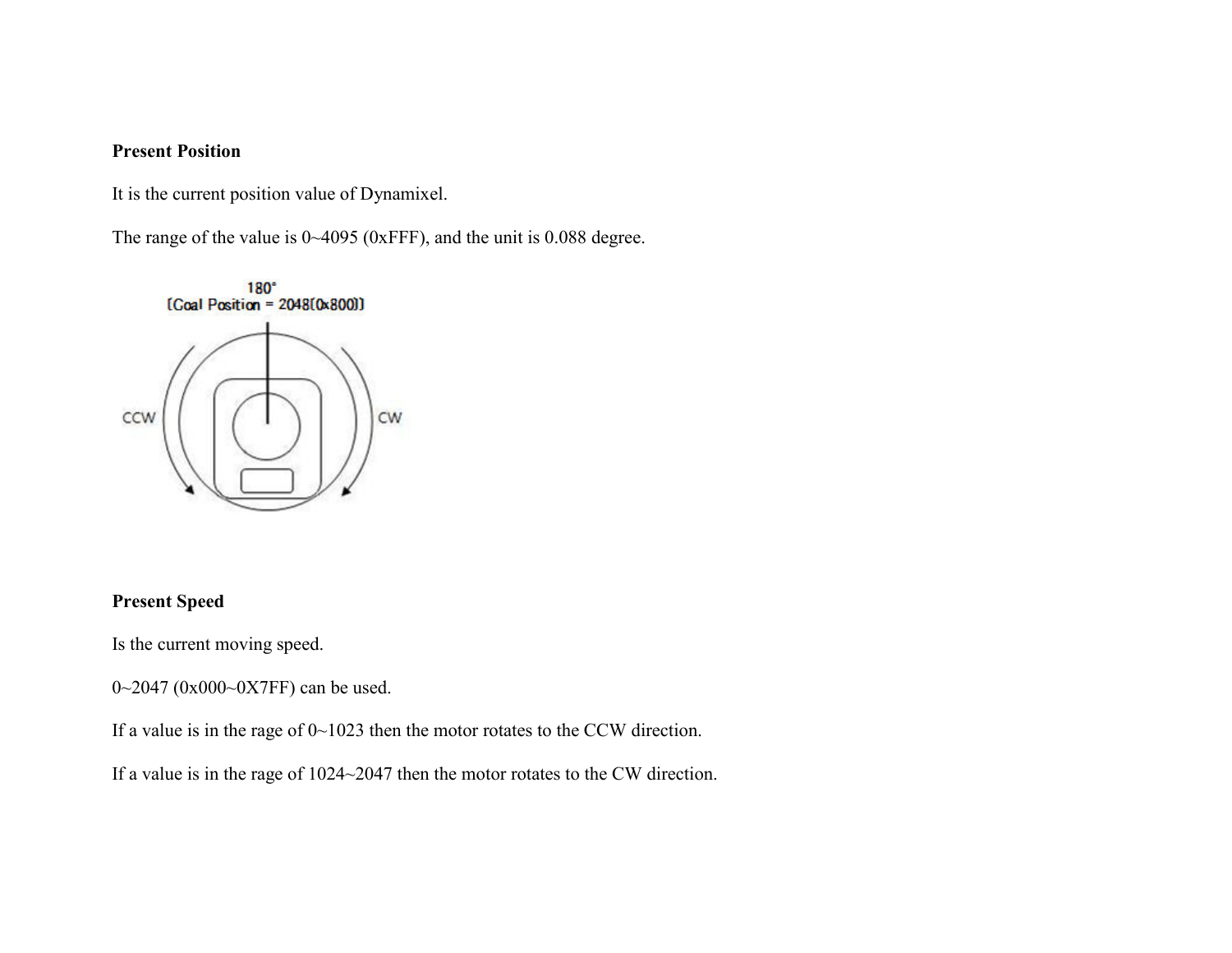The 10th bit becomes the direction bit to control the direction; 0 and 1024 are equal.

The value unit is about 0.053rpm.

For example, if it is set to 300 then the motor is moving to the CCW direction at a rate of about 15.82rpm.

## **Present Load**

It means currently applied load.

The range of the value is  $0 \sim 2047$ , and the unit is about 0.1%.

If the value is 0~1023, it means the load works to the CCW direction.

If the value is 1024~2047, it means the load works to the CW direction.

That is, the 10th bit becomes the direction bit to control the direction, and 1024 is equal to 0.

For example, the value is 512, it means the load is detected in the direction of CCW about 50% of the maximum torque.

|       | the <b>S</b> |                | a |                   | $\overline{\phantom{a}}$ | 6 | к | Δ |  |  |  |  |
|-------|--------------|----------------|---|-------------------|--------------------------|---|---|---|--|--|--|--|
| 'alue |              | oad Direction. |   | Data (Load Ratio) |                          |   |   |   |  |  |  |  |

Load Direction =  $0:$  CCW Load, Load Direction = 1: CW Load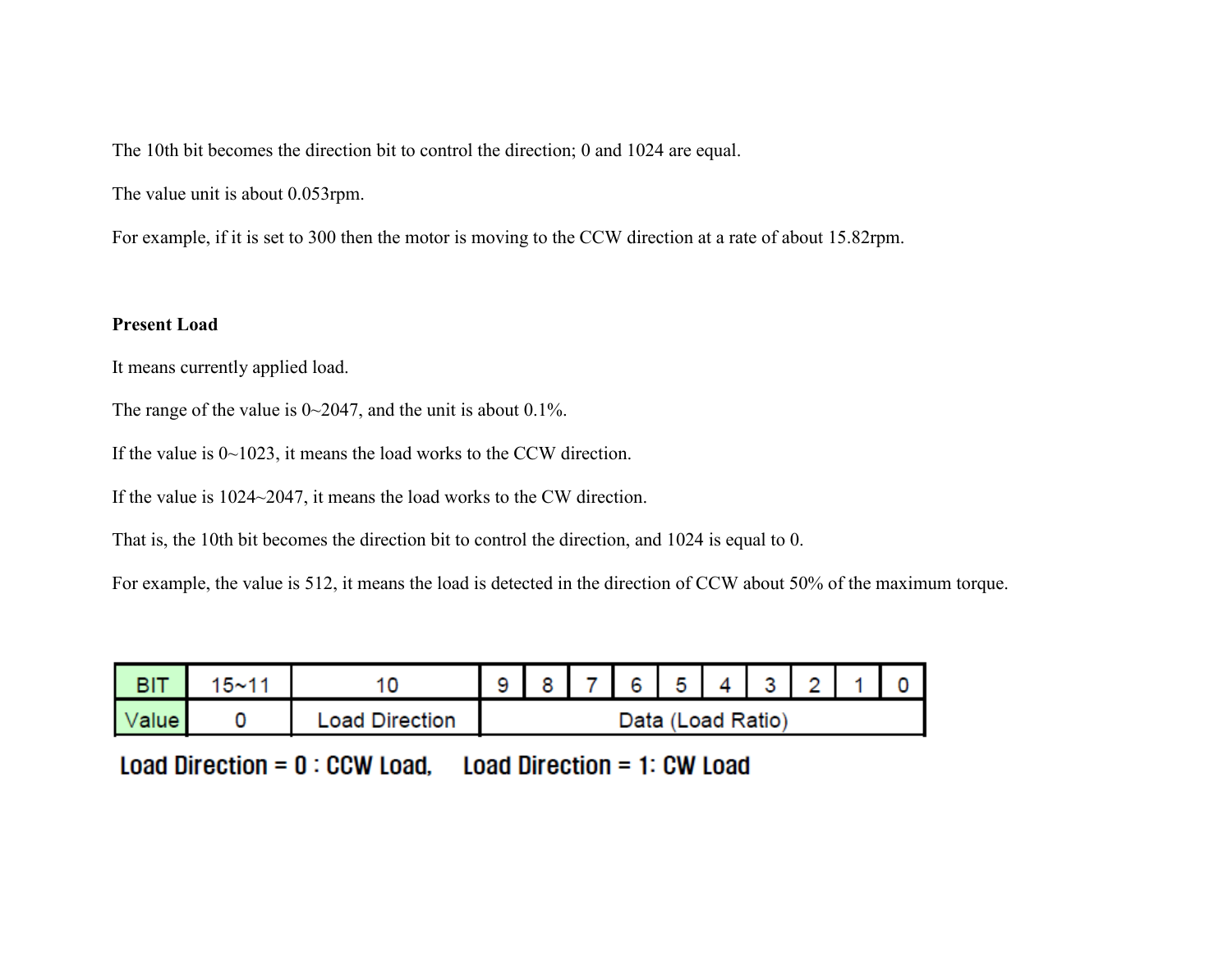Notes: Current load is inferred from the internal torque value, not from Torque sensor etc.

For that reason, it cannot be used to measure weight or torque; however, it must be used only to detect which direction the force works.

### **Present Voltage**

It is the size of the current voltage supplied.

This value is 10 times larger than the actual voltage. For example, when 10V is supplied, the data value is 100 (0x64)

## **Present Temperature**

It is the internal temperature of Dynamixel in Celsius.

Data value is identical to the actual temperature in Celsius. For example, if the data value is 85 (0x55), the current internal temperature is 85A.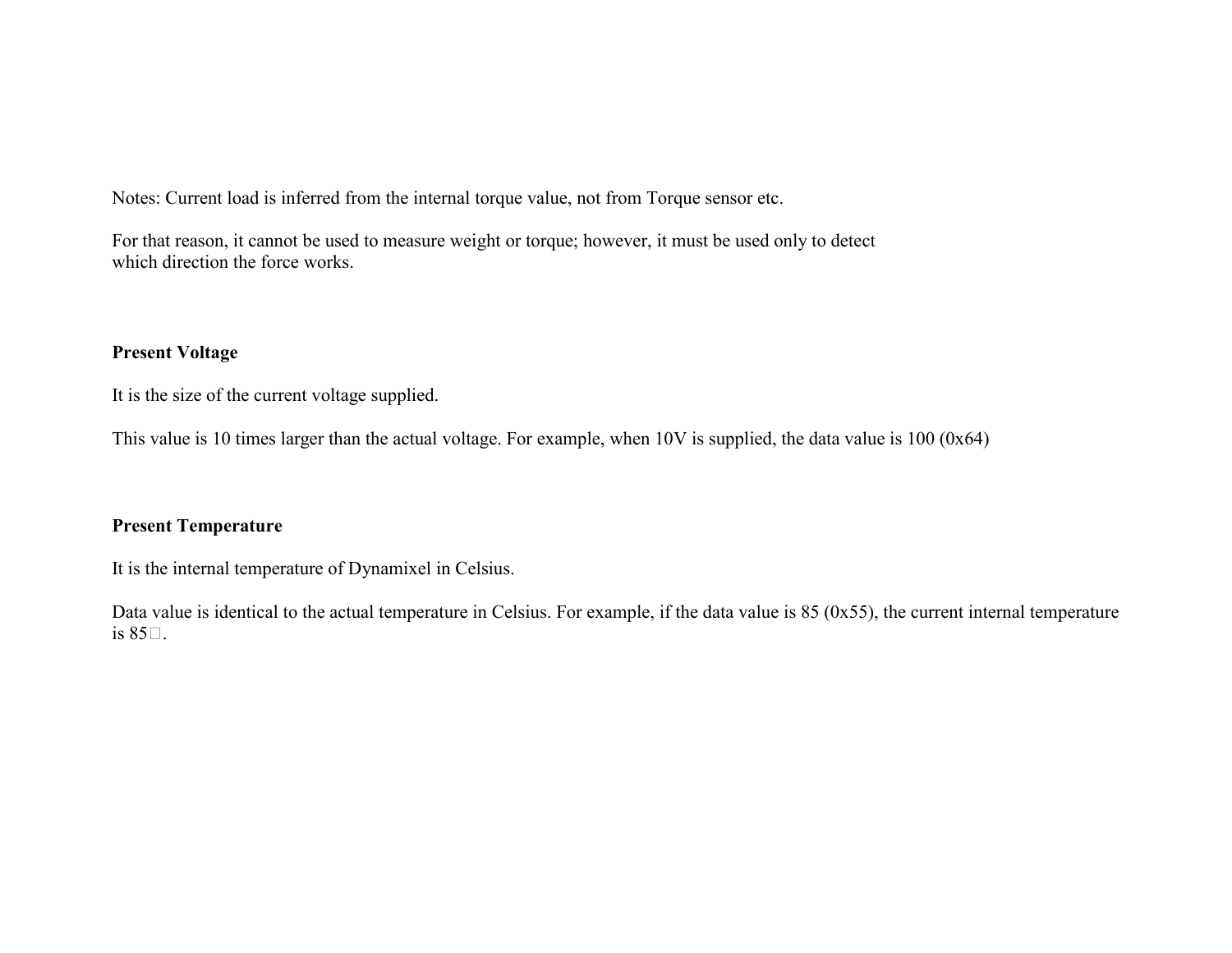### **Registered Instruction**

| <b>Value</b> | <b>Meaning</b>                                           |
|--------------|----------------------------------------------------------|
| $\theta$     | There are no commands transmitted by<br><b>REG WRITE</b> |
|              | There are commands transmitted by<br><b>REG WRITE.</b>   |

Notes: If ACTION command is executed, the value is changed into 0.

### **Moving**

| <b>Value</b>     | <b>Meaning</b>                                     |
|------------------|----------------------------------------------------|
| $\boldsymbol{0}$ | Goal position command execution is<br>completed.   |
|                  | Goal position command execution is in<br>progress. |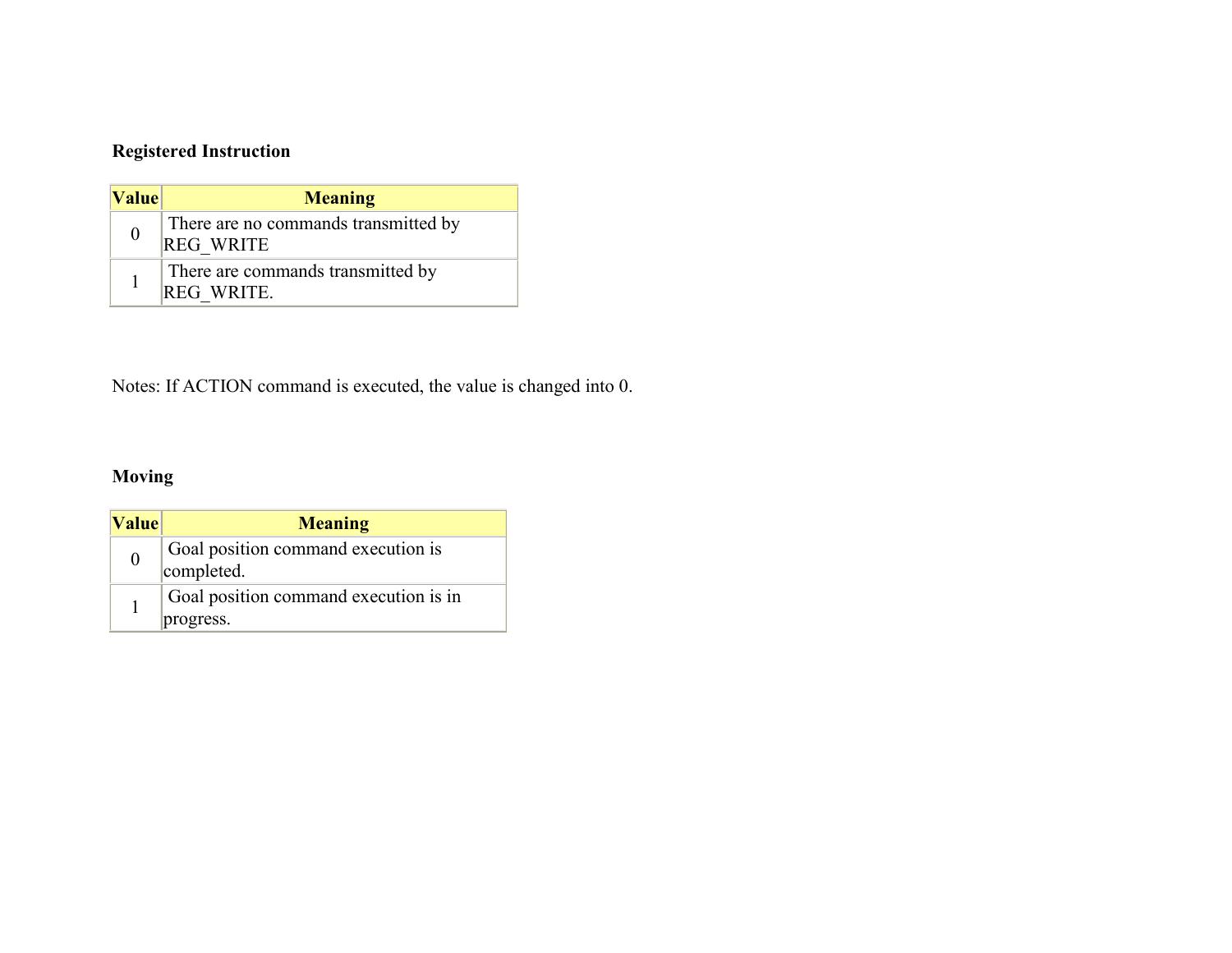# **Lock**

| Value | <b>Meaning</b>                  |
|-------|---------------------------------|
|       | EEPROM area can be modified.    |
|       | EEPROM area cannot be modified. |

Caution: If Lock is set to 1, the power must be turned off and then turned on again to change into 0.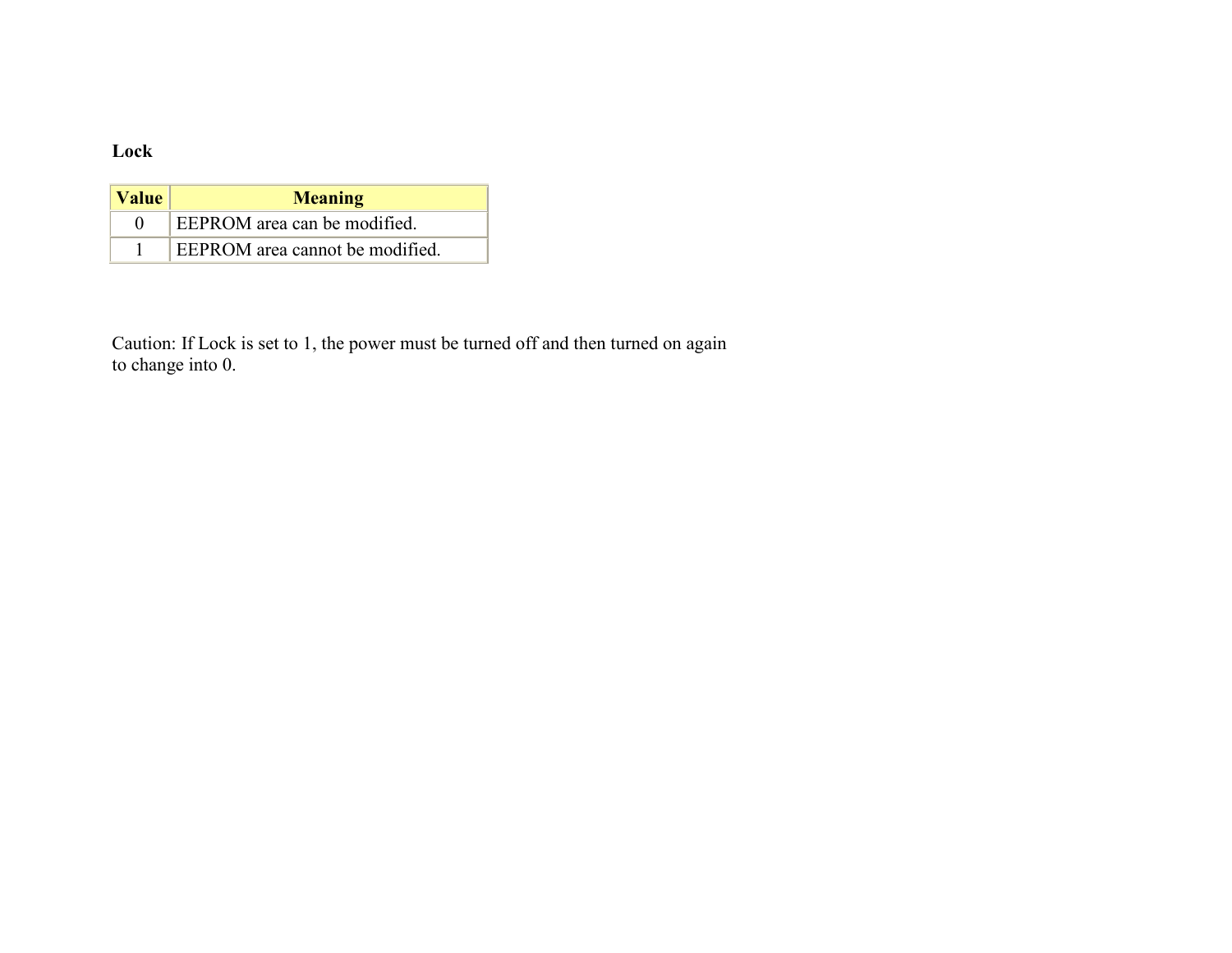# **Option Frame(Old Model)**

The types of MX-28 option frames are as follows.

# **FR07-B1(OF-RX28B)**



# **FR07-H1(OF-RX28H)**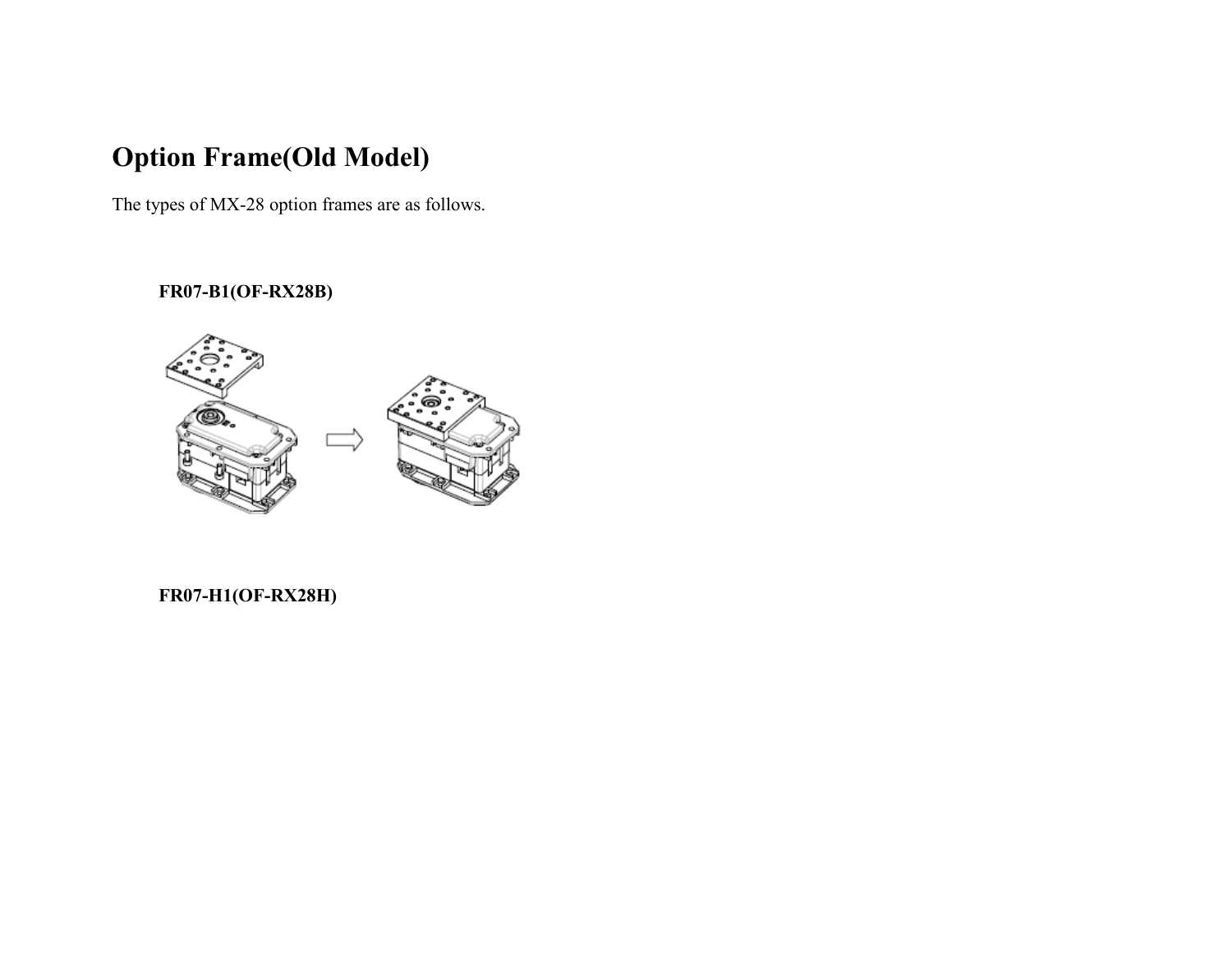



# **FR07-S1(OF-RX28S)**

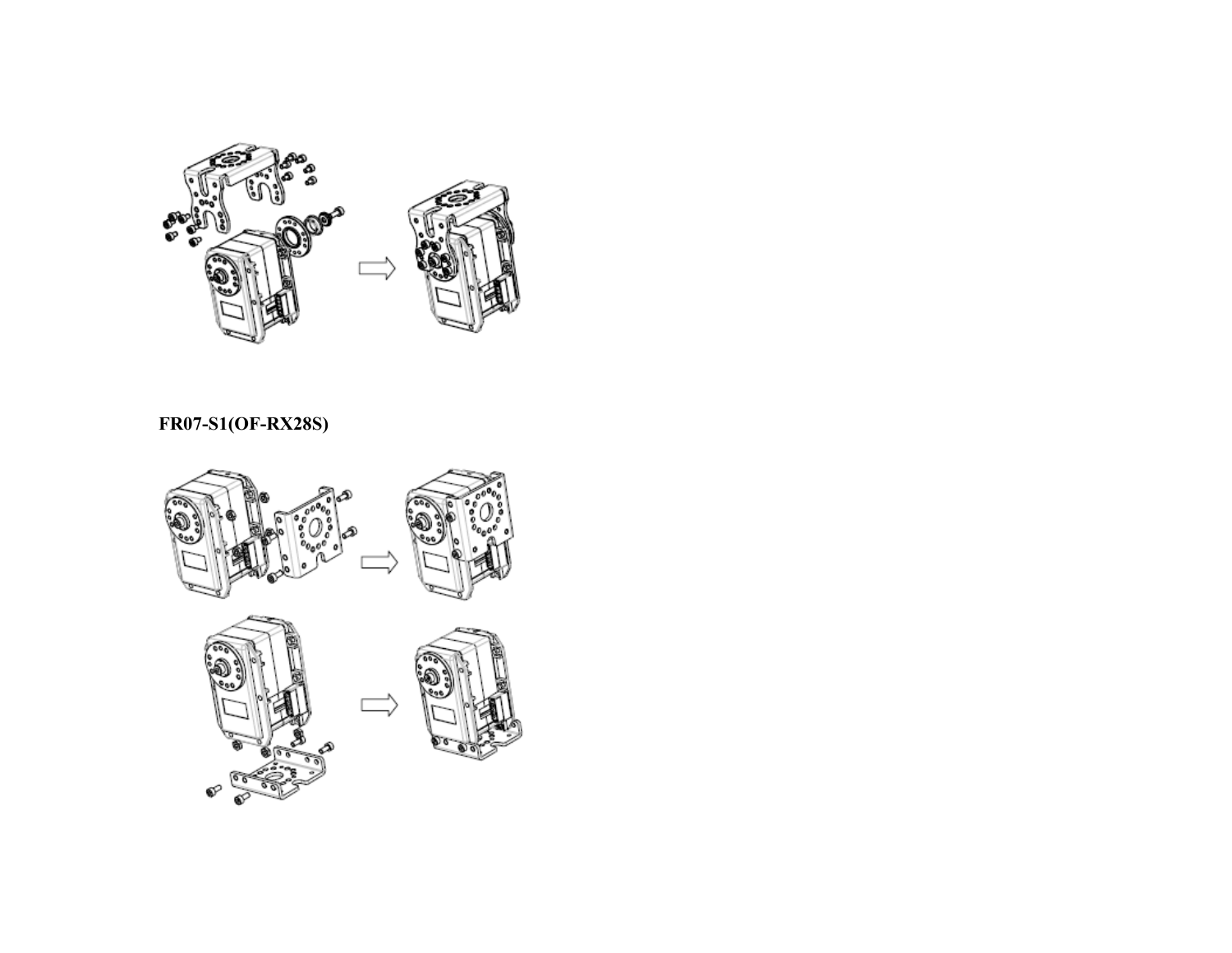# **Horn (OId Model)**

The types of MX-28 Horns are as follows.

# **HN07-N1(Horn RX-28)**



**HN07-l1(Bearing Set RX-28H)**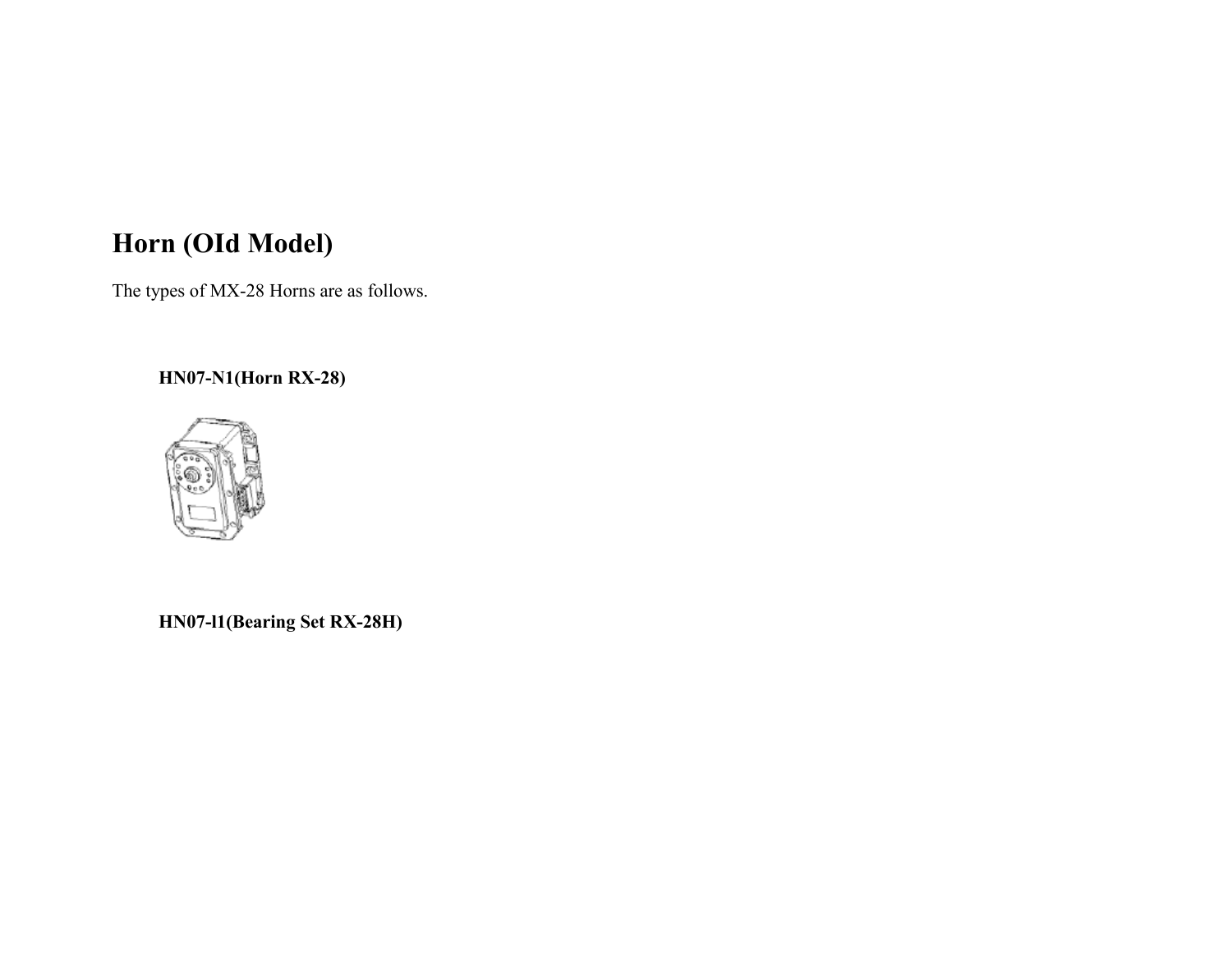

# **HN07-T1(Horn 28T Set)**



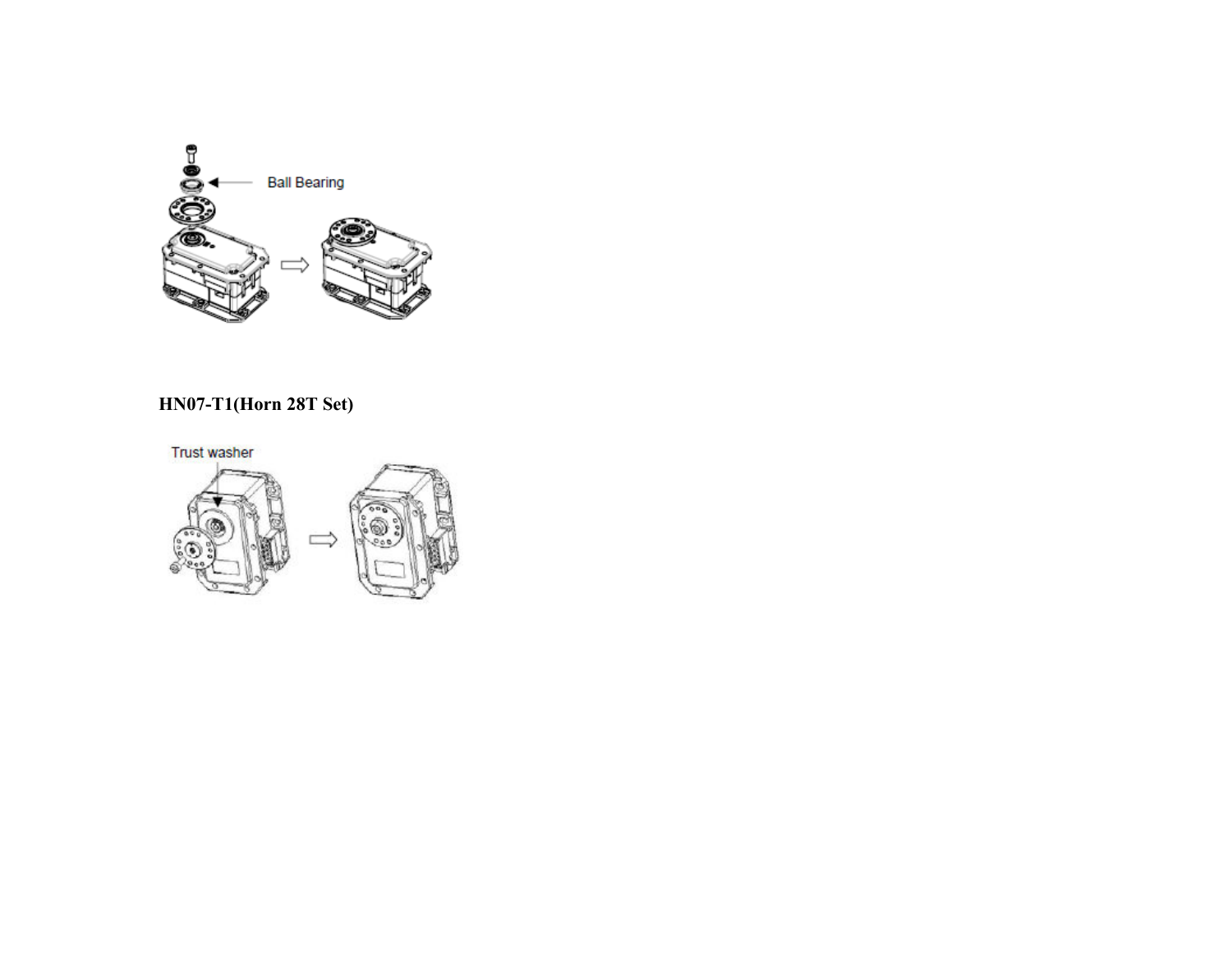# **Combination**

The following example shows the combination structure of option frames and horns.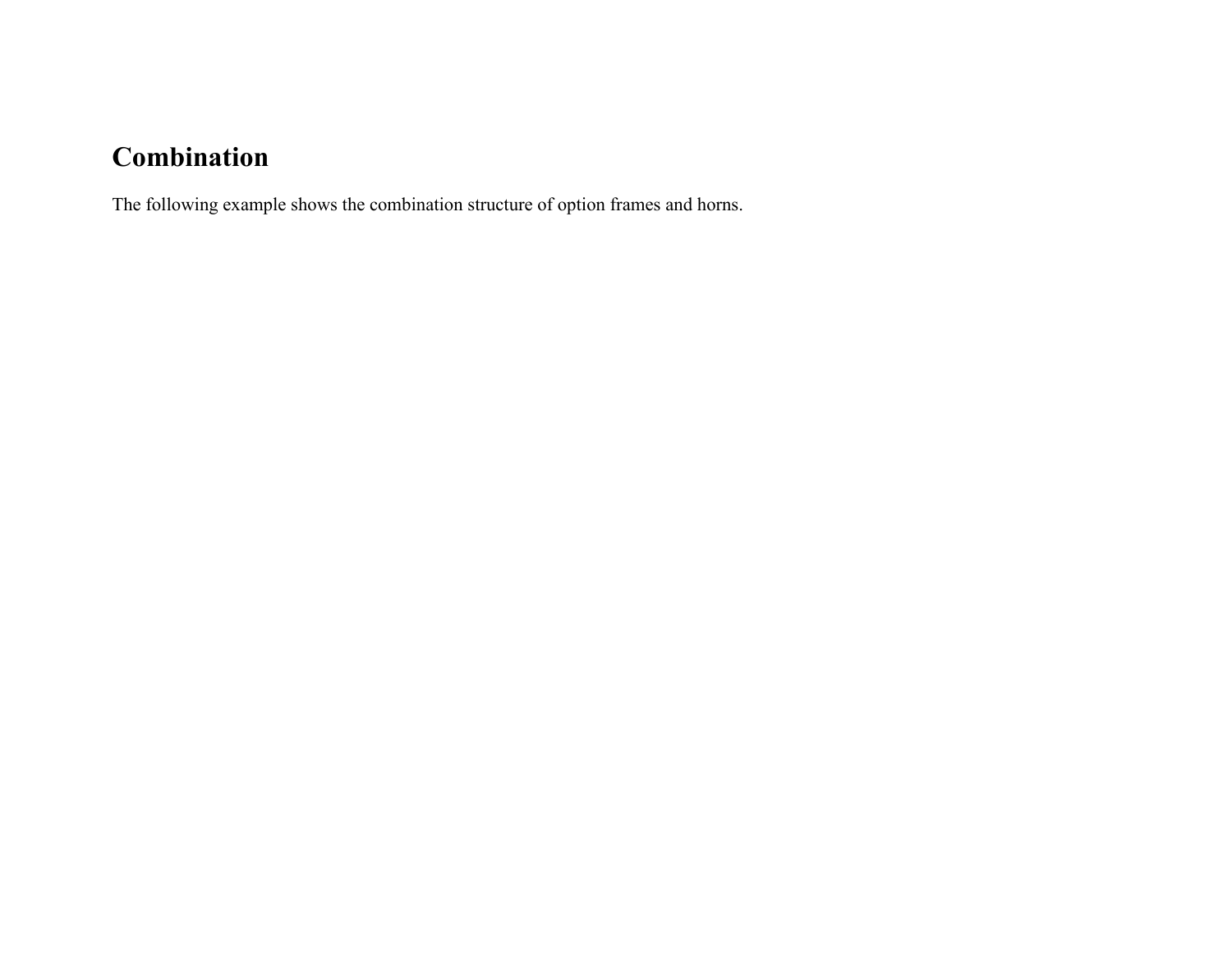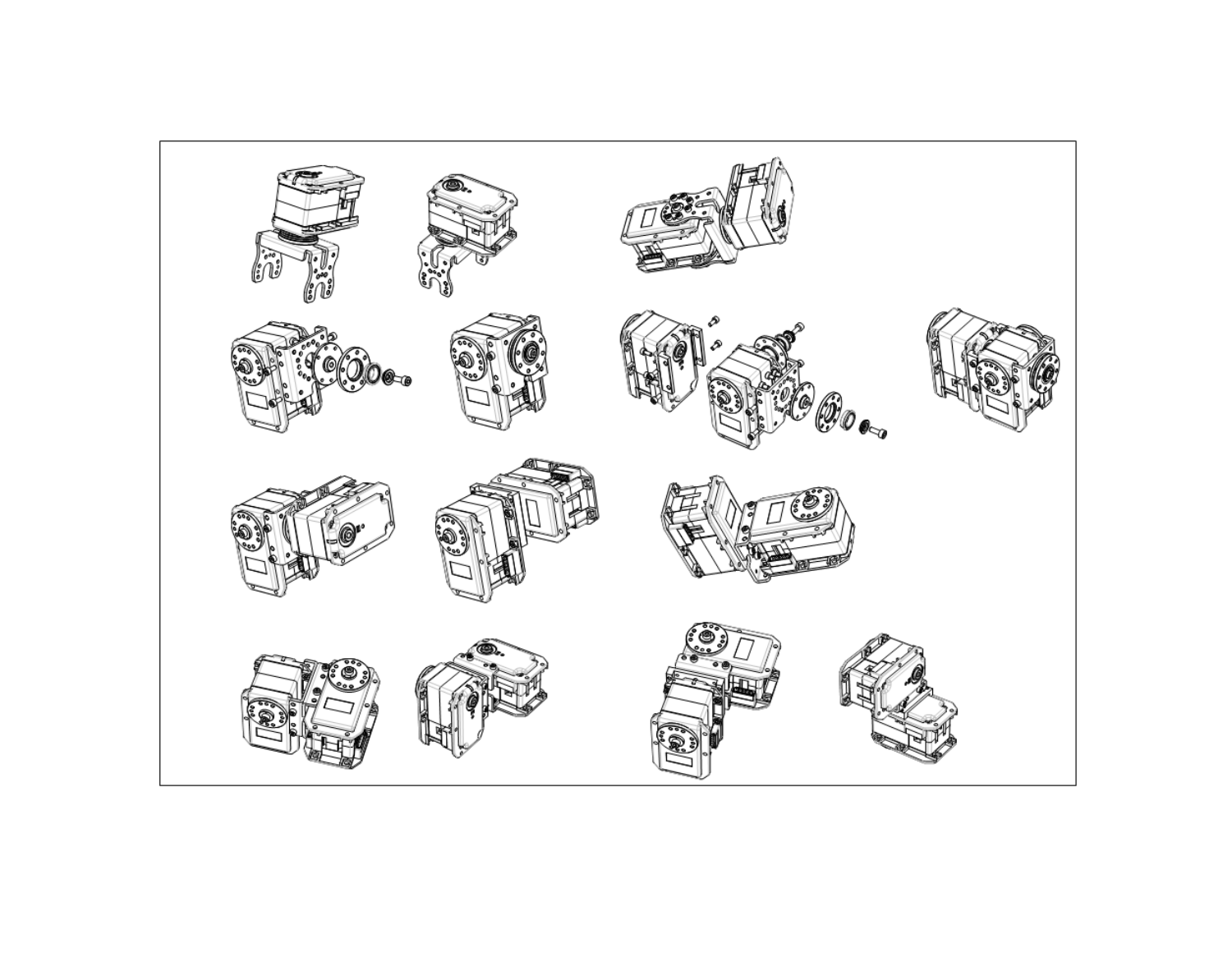# **Option Frame (New Model)**

The types of MX-28 option frame are as follows.

**FR07-B101** 



**FR07-F101\_FR07-X101** 

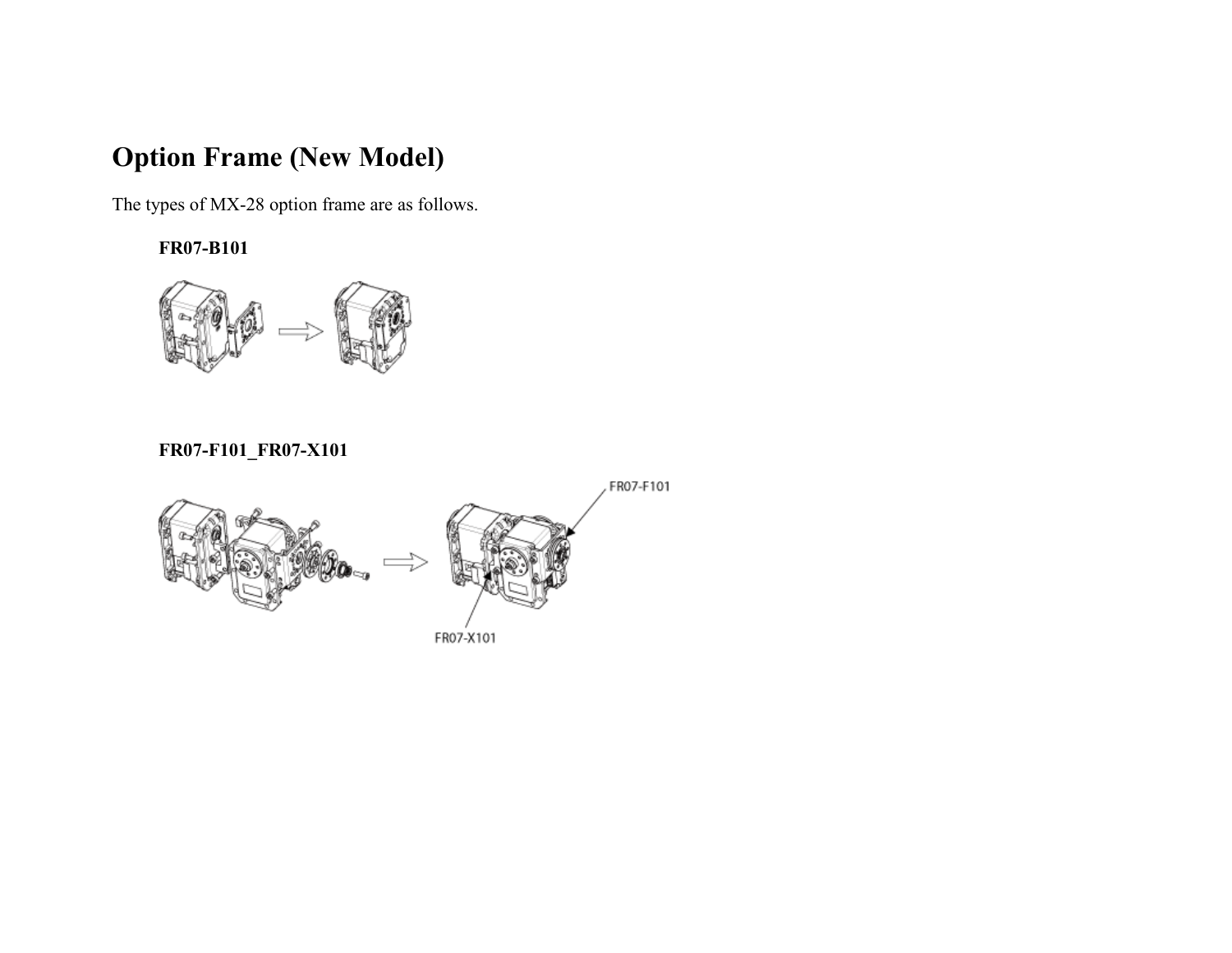#### **FR07-H101**



# **FR07-S101**

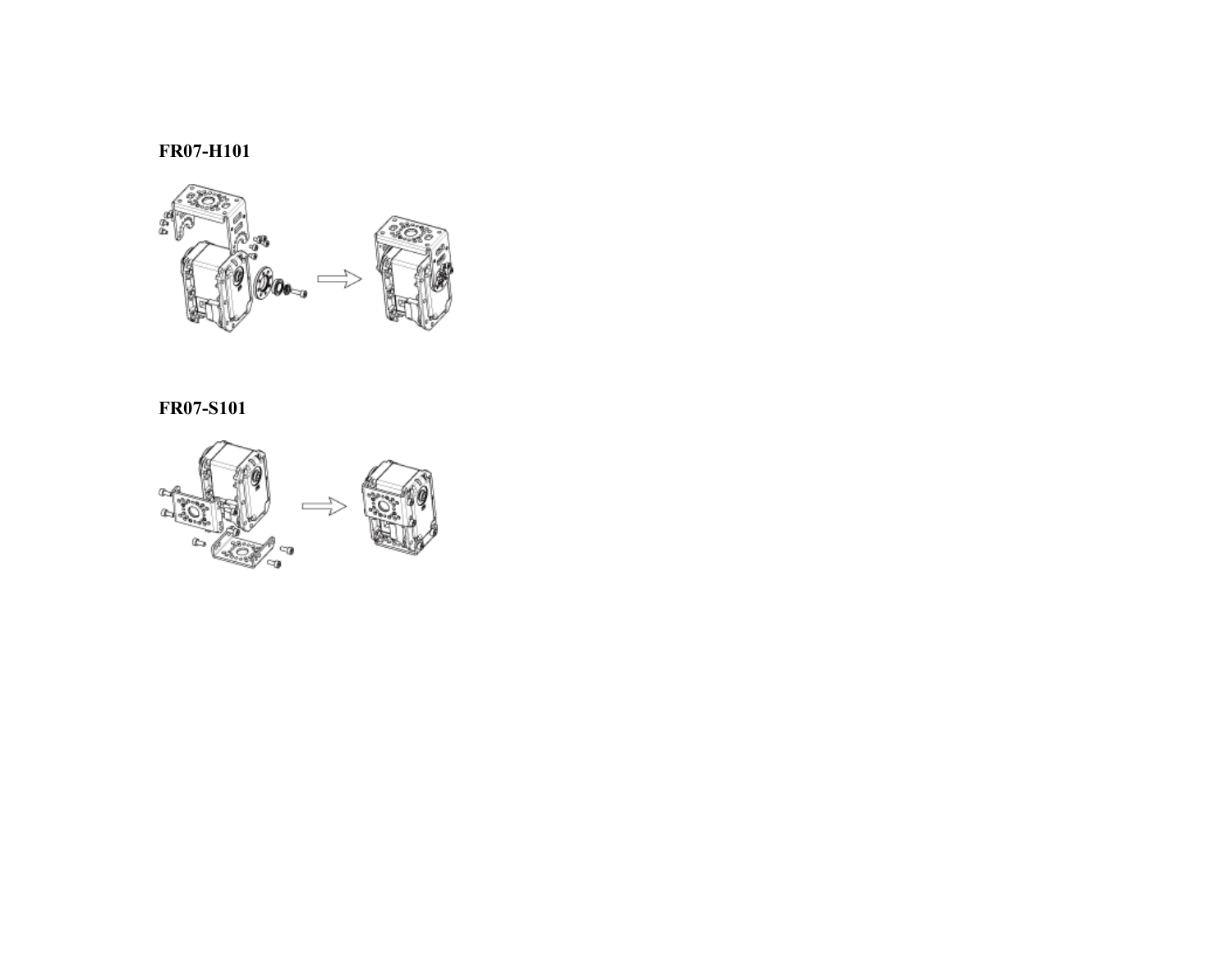# **Horn (New Model)**

The types of MX-28 Horns are as follows.

**HN07-I101** 



# **HN07-N101**



**HN07-T101**